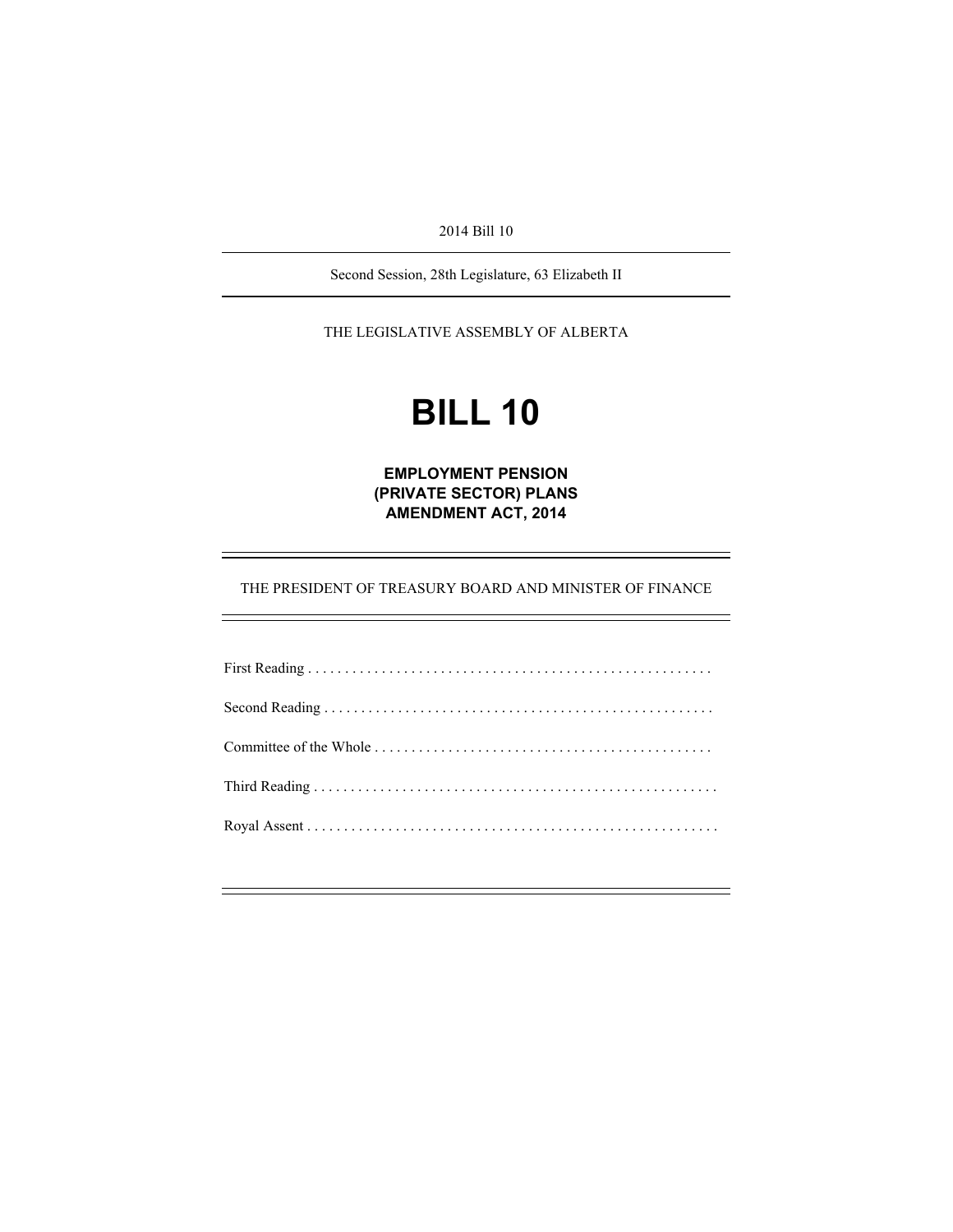*Bill 10* 

# **BILL 10**

2014

# **EMPLOYMENT PENSION (PRIVATE SECTOR) PLANS AMENDMENT ACT, 2014**

*(Assented to , 2014)* 

HER MAJESTY, by and with the advice and consent of the Legislative Assembly of Alberta, enacts as follows:

#### **Amends SA 2012 cE-8.1**

**1 The** *Employment Pension Plans Act***, SA 2012 cE-8.1, is amended by this Act.**

#### **2 Section 1(1) is amended**

#### **(a) by repealing clause (b) and substituting the following:**

 (b) "actuarial excess", in relation to a pension plan that is not terminated, means the amount, if any, by which the value of the assets of the plan exceeds the value of the liabilities of the plan, both calculated in the prescribed manner;

#### **(b) by repealing clause (k)(ii) and substituting the following:**

- (ii) in relation to benefits that a person is entitled to receive under a defined contribution provision of a pension plan, means the balance in the person's defined contribution account;
- **(c) by repealing clause (p)(i) and substituting the following:**
	- (i) contemplates that an actual or notional account will be maintained to record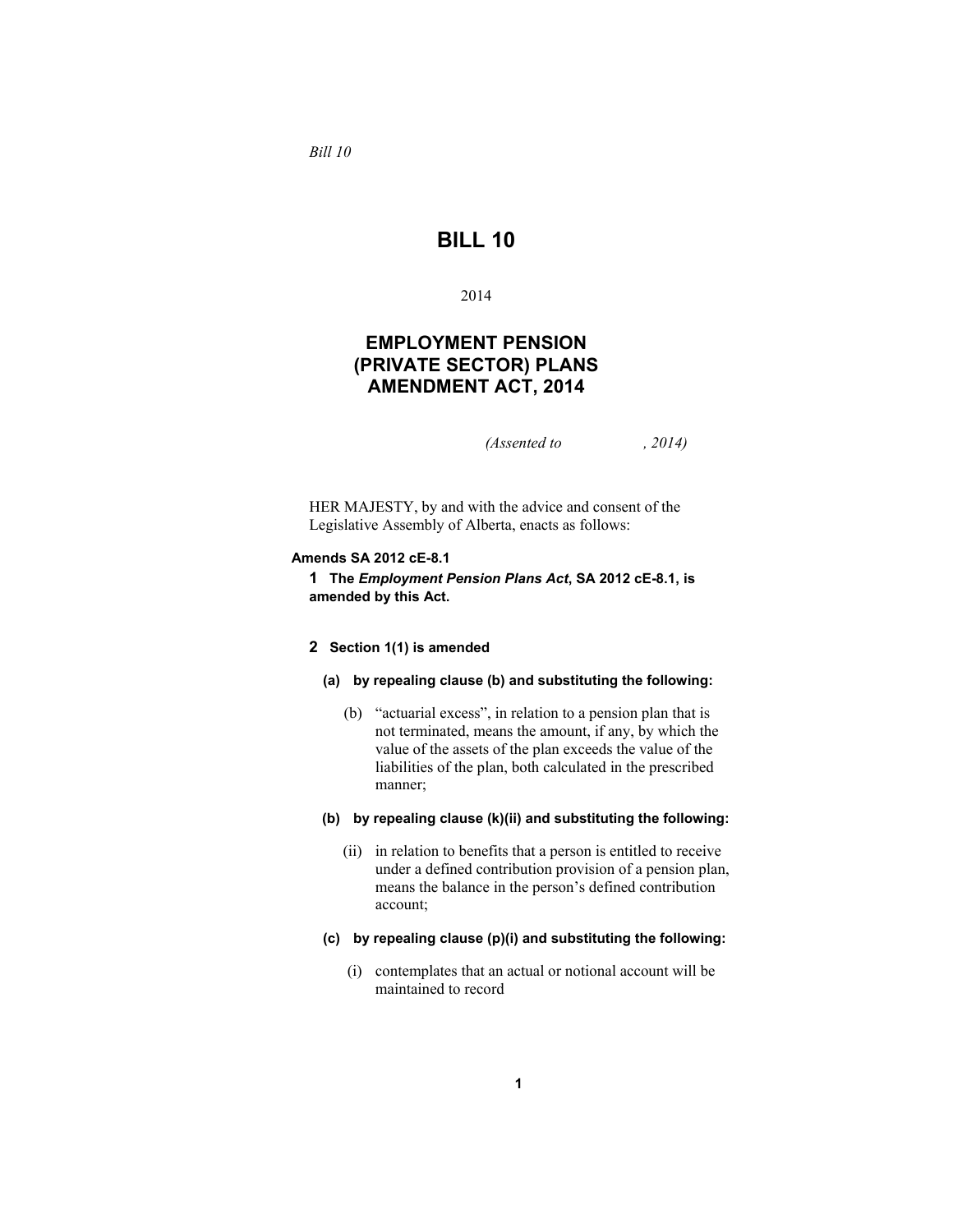# **Explanatory Notes**

**1** Amends chapter E-8.1 of the Statutes of Alberta, 2012.

# **2** Section 1 presently reads in part:

- *1(1) In this Act,*
- *(b) "actuarial excess", in relation to a pension plan that is not terminated, means the value of the assets of the plan less the value of the liabilities of the plan, both calculated in the prescribed manner;*
- *(k) "commuted value",* 
	- *(ii) in relation to benefits that a person is entitled to receive under a defined contribution provision of a pension plan, means the total amount of the contributions that are or were required to be made in relation to those benefits, and includes interest on those contributions;*
- *(p) "defined contribution provision" means a provision of the plan text document of a pension plan that* 
	- *(i) contemplates that an actual or notional account will be maintained to record what is provided by*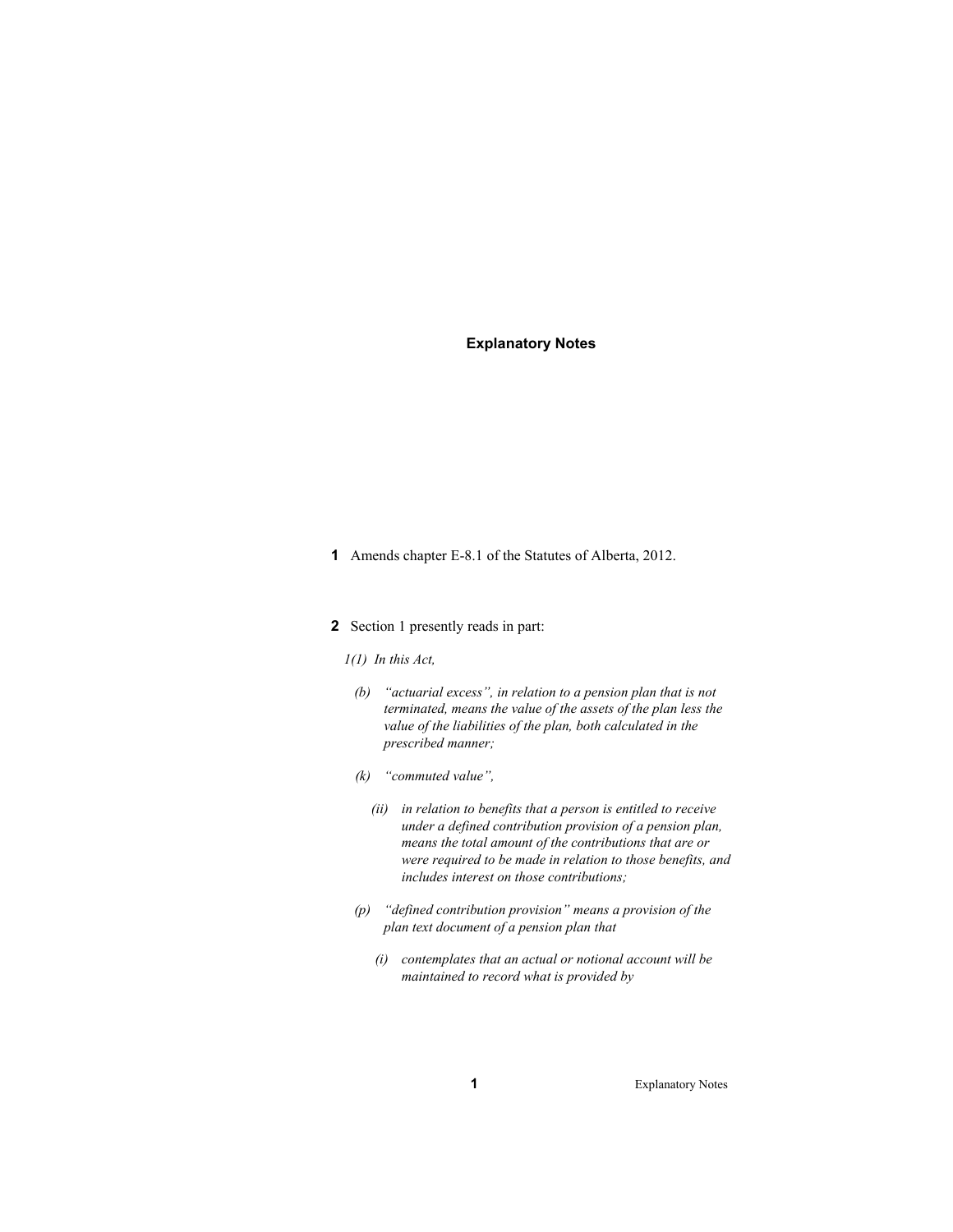- (A) the contributions, other than additional voluntary contributions, made by or on behalf of a member,
- (B) the interest allocated to the account, and
- (C) administration expenses and other amounts deducted by payment, transfer or withdrawal from the amounts referred to in subparagraphs (A) and (B),
- **(d) in clause (jj) by adding** "or territory" **after** "province";
- **(e) in clause (bbb) by adding** "or territory" **after** "province";

# **(f) by repealing clause (mmm) and substituting the following:**

 (mmm) "surplus" means, in relation to a pension plan that has been terminated, the amount, if any, by which the value of the assets of the plan exceeds the value of the liabilities of the plan, both calculated in the prescribed manner;

# **3 Section 3(2) is repealed and the following is substituted:**

**(2)** This Act and the regulations apply to a publicly funded pension plan except to the extent provided for in the regulations.

# **4 Section 16 is repealed and the following is substituted:**

# **Superintendent may cancel plan registration**

**16** The Superintendent may cancel the registration of a pension plan that has been terminated and wound up in accordance with this Act and the regulations.

## **5 Section 20 is amended**

# **(a) by repealing subsection (1)(a) and substituting the following:**

 (a) reduce a person's benefits relating to employment in which the person was engaged on or after the initial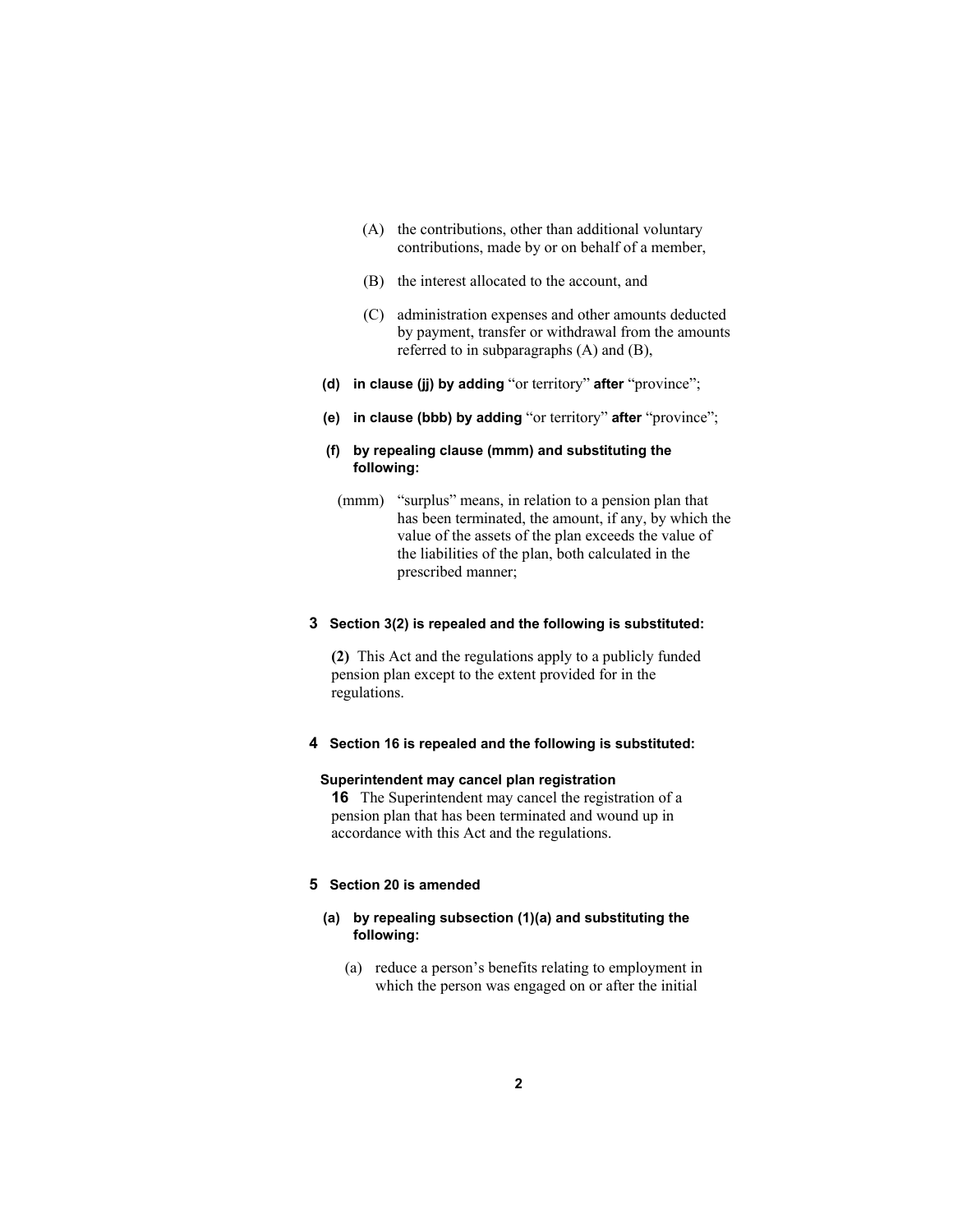- *(A) contributions, other than additional voluntary contributions, made by or on behalf of a member, and*
- *(B) interest and any other amounts allocated to the account,*
- *(mmm) "surplus" means, in relation to a pension plan that has been terminated, the value of the assets of the plan less the value of the liabilities of the plan, both calculated in the prescribed manner;*

**3** Section 3(2) presently reads:

*(2) Except as provided in the regulations, this Act and the regulations apply to a publicly funded pension plan.* 

# **4** Section 16 presently reads:

*16 The Superintendent may cancel the registration of a pension plan that has terminated and wound up in accordance with this Act and the regulations.* 

# **5** Section 20 presently reads:

*20(1) An amendment to the plan text document of a pension plan must not* 

 *(a) reduce a person's benefits relating to employment in which the person engaged on or after the initial legislation date and*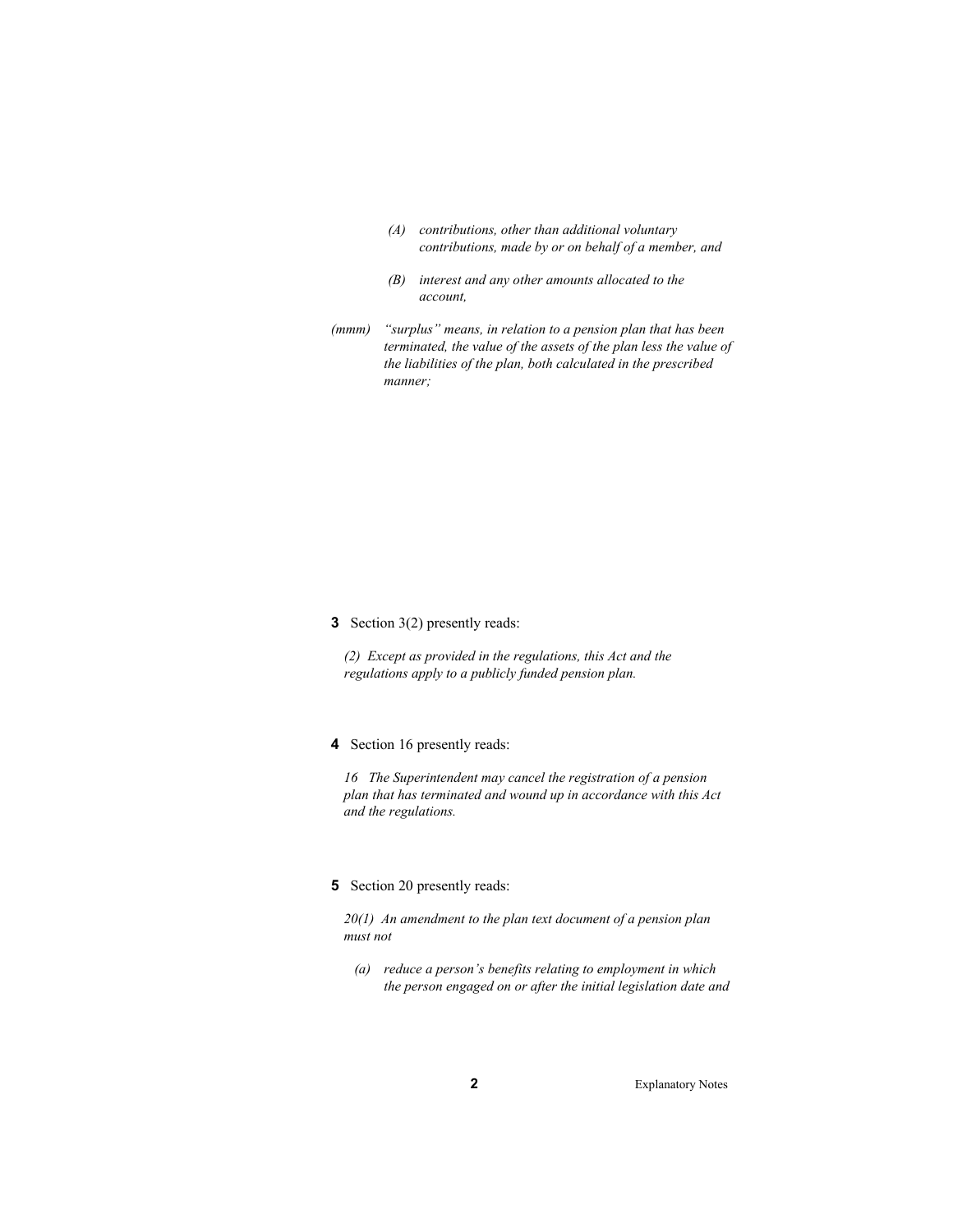legislation date and before the later of the date on which the records referred to in section 18 are filed in relation to the amendment and the effective date of the amendment,

- **(b) in subsection (2) by striking out** "or" **at the end of clause (b), by adding** "or" **at the end of clause (c) and by adding the following after clause (c):**
	- (d) if the plan text document of the plan contains a defined benefit provision, may amend the plan text document to convert, in accordance with the rules prescribed for the purposes of section 112, the defined benefit provision to a target benefit provision, which conversion may apply to accrued benefits.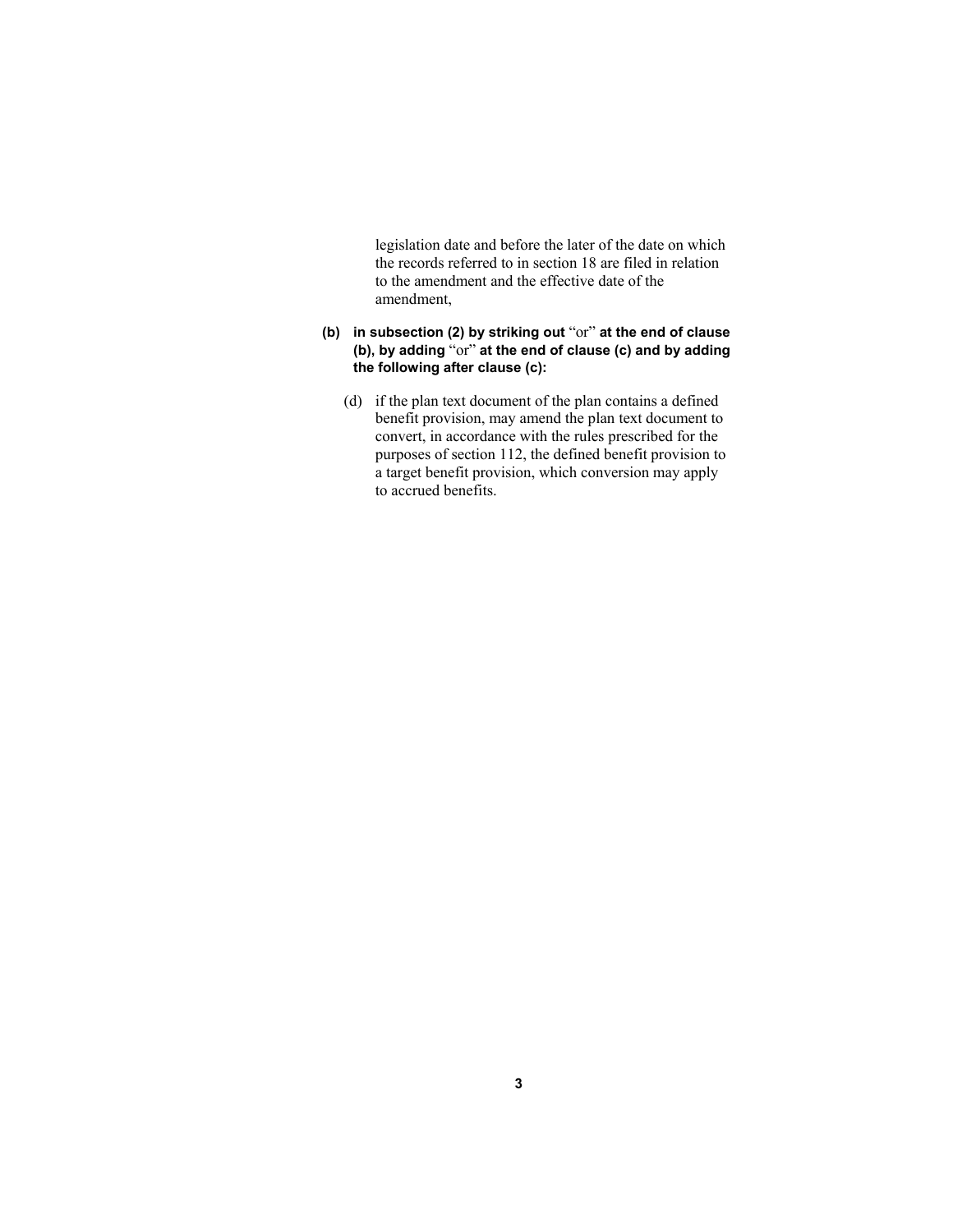*before the later of the date on which the records referred to in section 18 are filed in relation to the amendment and the effective date of the amendment,* 

- *(b) reduce a person's benefits in respect of remuneration, employment or membership before January 1, 1966 by taking into account the person's pension under the CPP Act or the QPP Act, or*
- *(c) reduce a person's ancillary benefits if the person has met all the requirements of the plan text document that are necessary to exercise the right to receive the benefit.*
- *(2) Despite subsection (1), the administrator of a pension plan,* 
	- *(a) if the plan is either a negotiated cost plan or a jointly sponsored plan and the plan text document of the plan does not contain a target benefit provision, may, with the written consent of the Superintendent, amend the plan text document to reduce benefits if the circumstances of the plan require reduced benefits,*
	- *(b) if the plan text document of the plan contains a target benefit provision, must, in the prescribed circumstances and within the prescribed period, amend the plan text document to do one or more of the following:* 
		- *(i) reduce or eliminate the ancillary benefits under the plan in accordance with section 92(3);*
		- *(ii) reduce the benefit that, under the target benefit provision, was intended to be paid, which reduction may, but need not, apply to accrued benefits;*
		- *(iii) increase the amount of the contributions payable under the plan,*

 *or* 

 *(c) may amend the plan text document to reduce benefits if the amendment is for the purpose of compliance with the Income Tax Act (Canada).*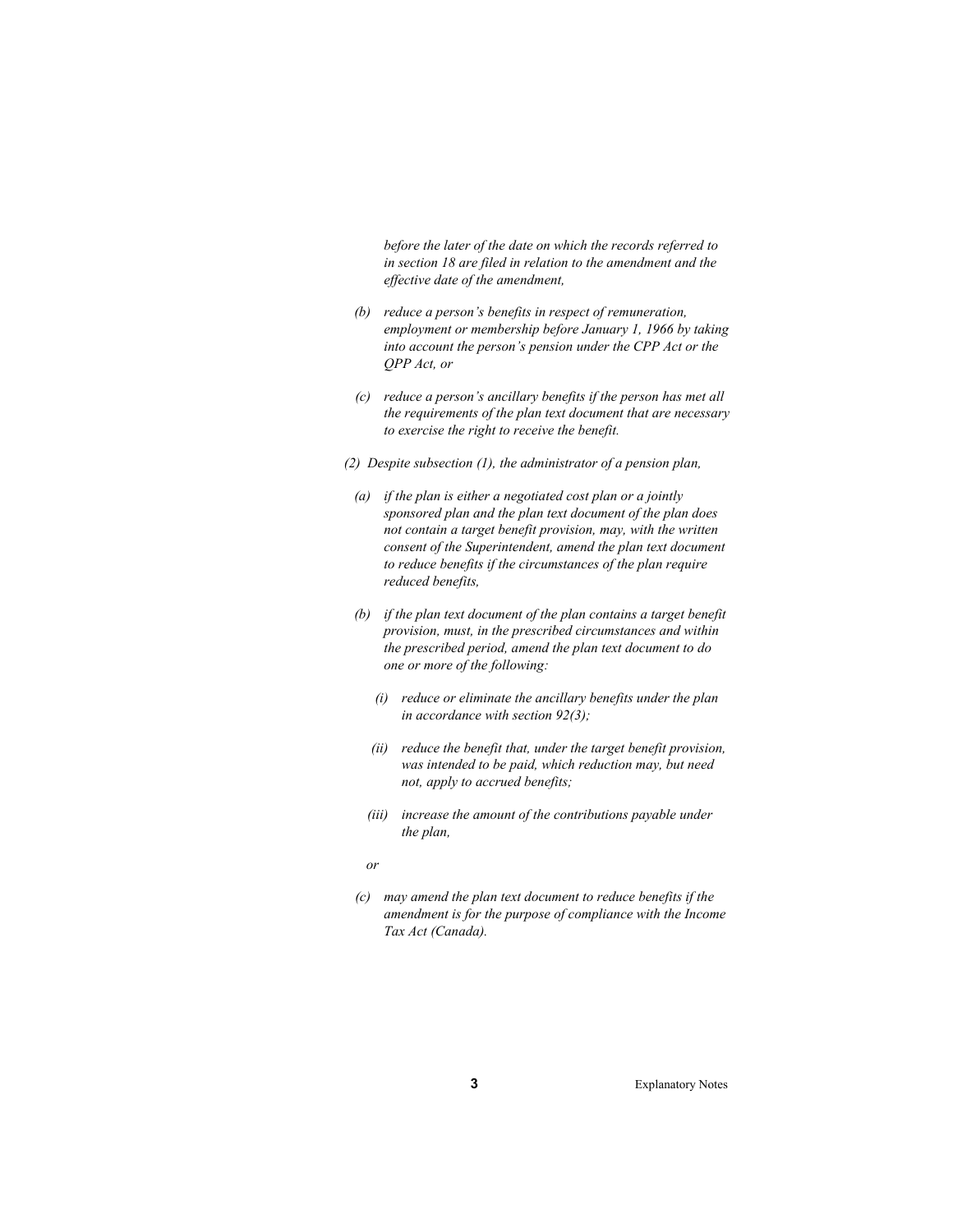**6 Section 38(1)(c) is amended by adding** "in prescribed circumstances," **before** "prescribed financial".

**7 The following is added after section 51:** 

# **Division 6 Electronic Documents**

# **Electronic documents**

**51.1** Subject to and in accordance with the regulations, information and records that are prescribed to be provided under this Act or the regulations may be in electronic form.

**8 Section 52(3) and (4) are amended by striking out** "sponsored pension" **and substituting** "sponsored".

# **9 Section 58 is amended by adding the following after subsection (3):**

**(4)** If there is, in respect of a participating employer, a proceeding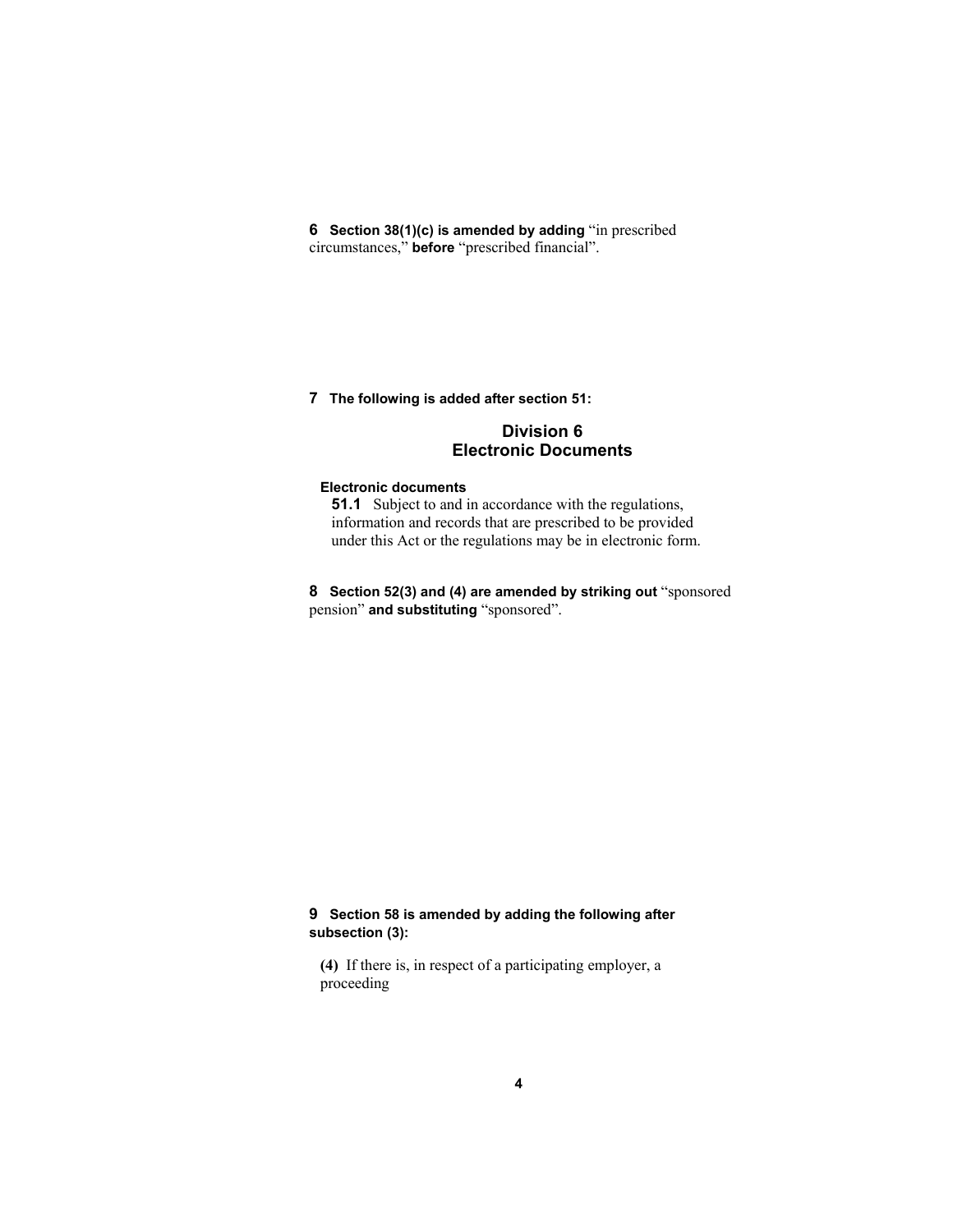# **6** Section 38(1)(c) presently reads:

*38(1) Subject to this section, the administrator of a pension plan must, at the times prescribed and in the form and manner required by the Superintendent, file* 

 *(c) prescribed financial statements prepared in accordance with prescribed standards.* 

**7** Electronic documents.

#### **8** Section 52(3) and (4) presently read:

*(3) For a negotiated cost plan, the liability of a participating employer, or in the case of a jointly sponsored pension plan, the liability of the participating employers and the active members, for funding the benefits under the plan is limited to the amount that the participating employer is, or the participating employers and active members are, contractually required to contribute to the plan.* 

*(4) For a pension plan the plan text document of which contains a target benefit provision, the liability of a participating employer, or in the case of a jointly sponsored pension plan, the liability of the participating employers and the active members, for funding the benefits under the target benefit provision is limited to the amount that the participating employer is, or the participating employers and active members are, contractually required to contribute to the plan.* 

#### **9** Section 58(3) presently reads:

*(3) Subsections (1) and (2) apply whether or not the contributions have been kept separate and apart from other money or property of the participating employer or the administrator.*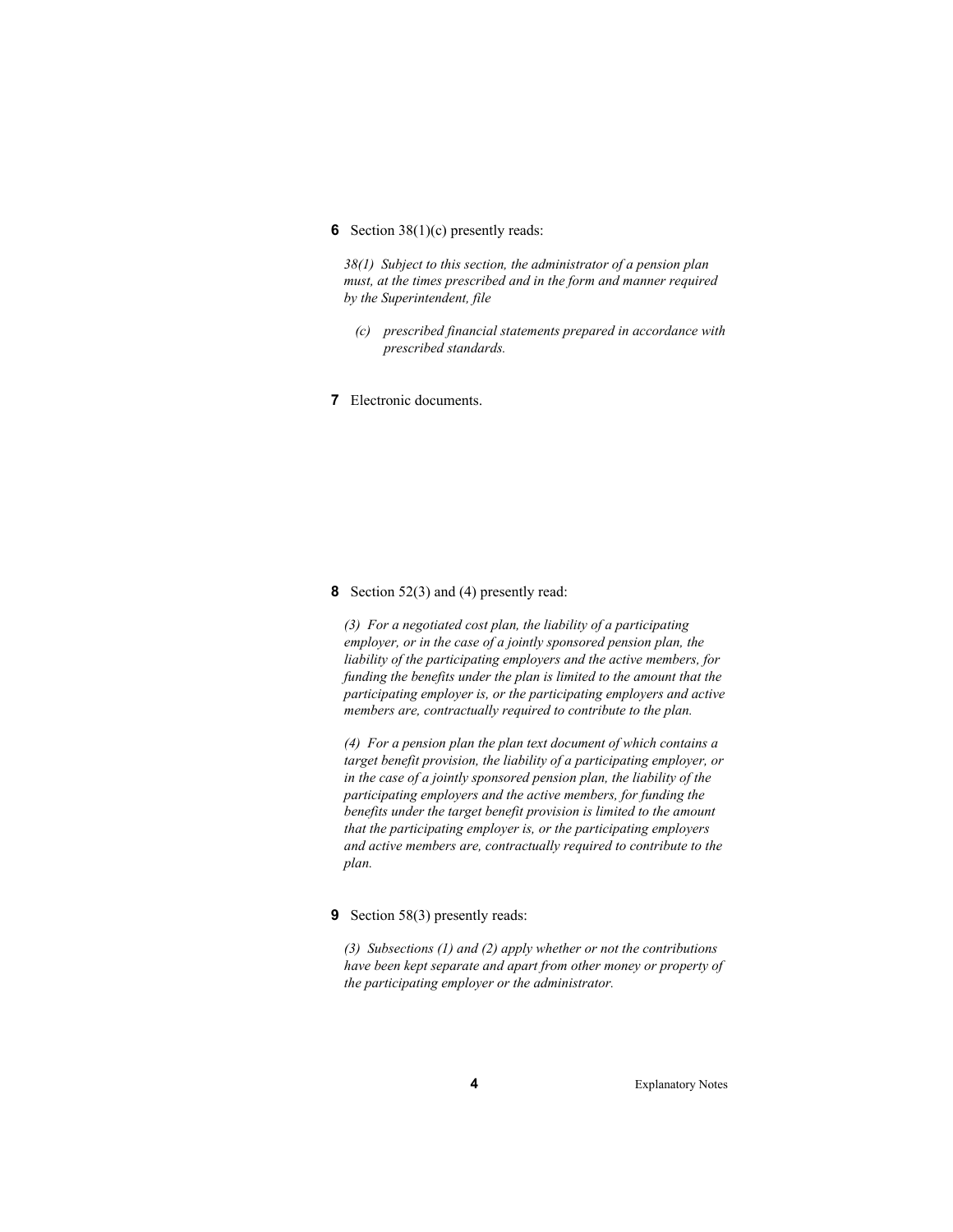- (a) under the *Companies' Creditors Arrangement Act* (Canada),
- (b) under the *Winding-up and Restructuring Act* (Canada) or similar legislation of another province or territory,
- (c) in relation to liquidation, receivership or secured creditor enforcement, or
- (d) in relation to insolvency other than under the *Bankruptcy and Insolvency Act* (Canada),

an amount equal to the amounts deemed to be held in trust under subsection (1) is deemed to be separate and apart from, and to form no part of, the estate of the participating employer, whether or not that amount has in fact been kept separate and apart from the participating employer's own assets or from the assets of the estate.

#### **10 Section 59 is repealed and the following is substituted:**

#### **Refund of contributions**

**59** Despite anything in this Act but subject to Division 4 of Part 8, the administrator of a pension plan may return to a person a contribution made by the person if the return is required or permitted under the *Income Tax Act* (Canada) and the Superintendent consents in writing to the return after receiving

- (a) a written request from the administrator for the return, and
- (b) all supporting information required by the Superintendent.

# **11 Section 62(3) is repealed.**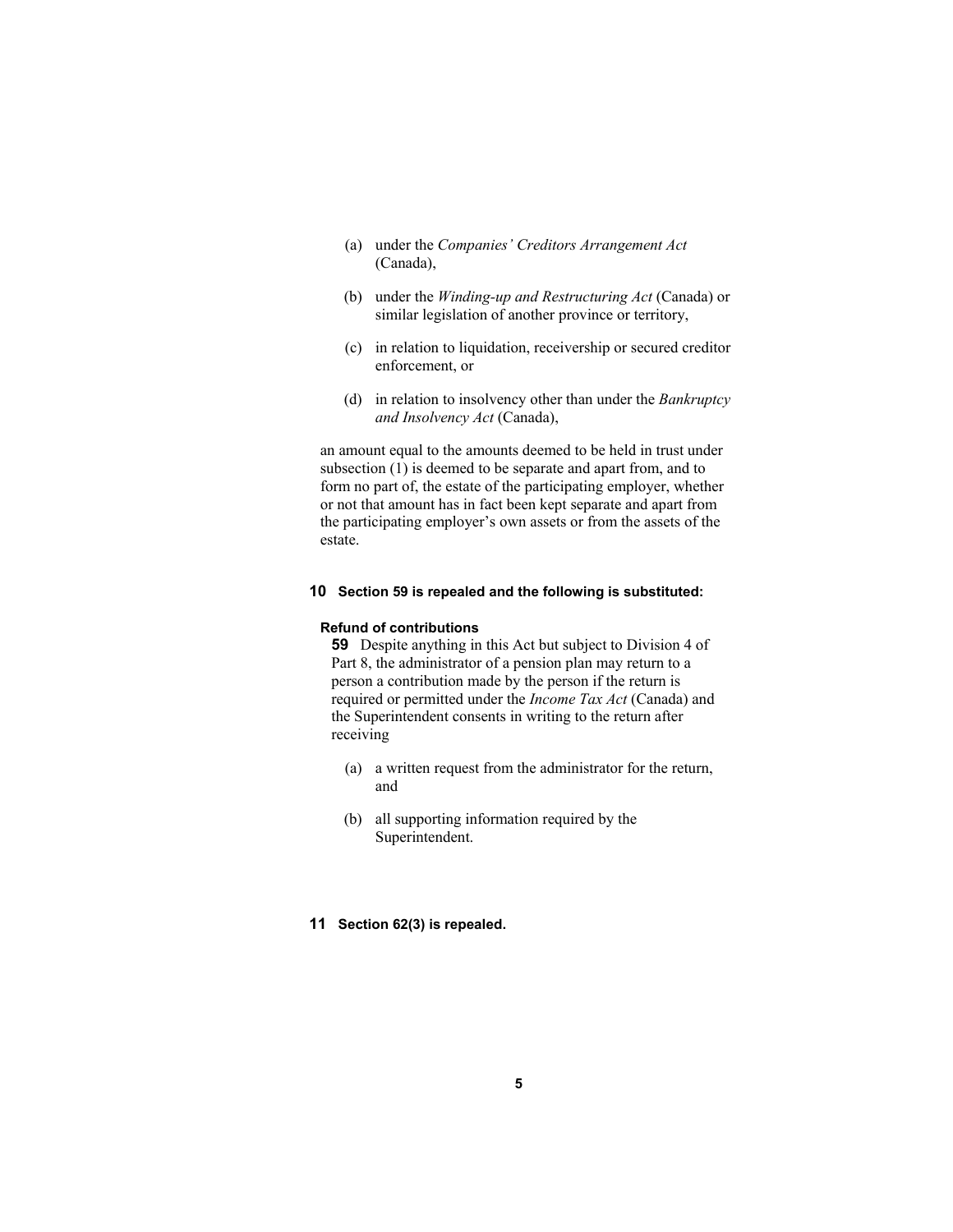**10** Section 59 presently reads:

*59 Despite anything in this Act but subject to Division 4 of Part 8, the administrator of a pension plan may return to a person a contribution made by the person if* 

- *(a) the Superintendent consents in writing to the return after receiving* 
	- *(i) a written request from the administrator for the return, and*
	- *(ii) all supporting information required by the Superintendent,*

 *and* 

- *(b) the return is necessary to avoid the revocation of the plan's registration under the Income Tax Act (Canada).*
- **11** Section 62(3) presently reads:
	- *(3) Pension plan assets must be held and invested* 
		- *(a) in the name of the plan, or*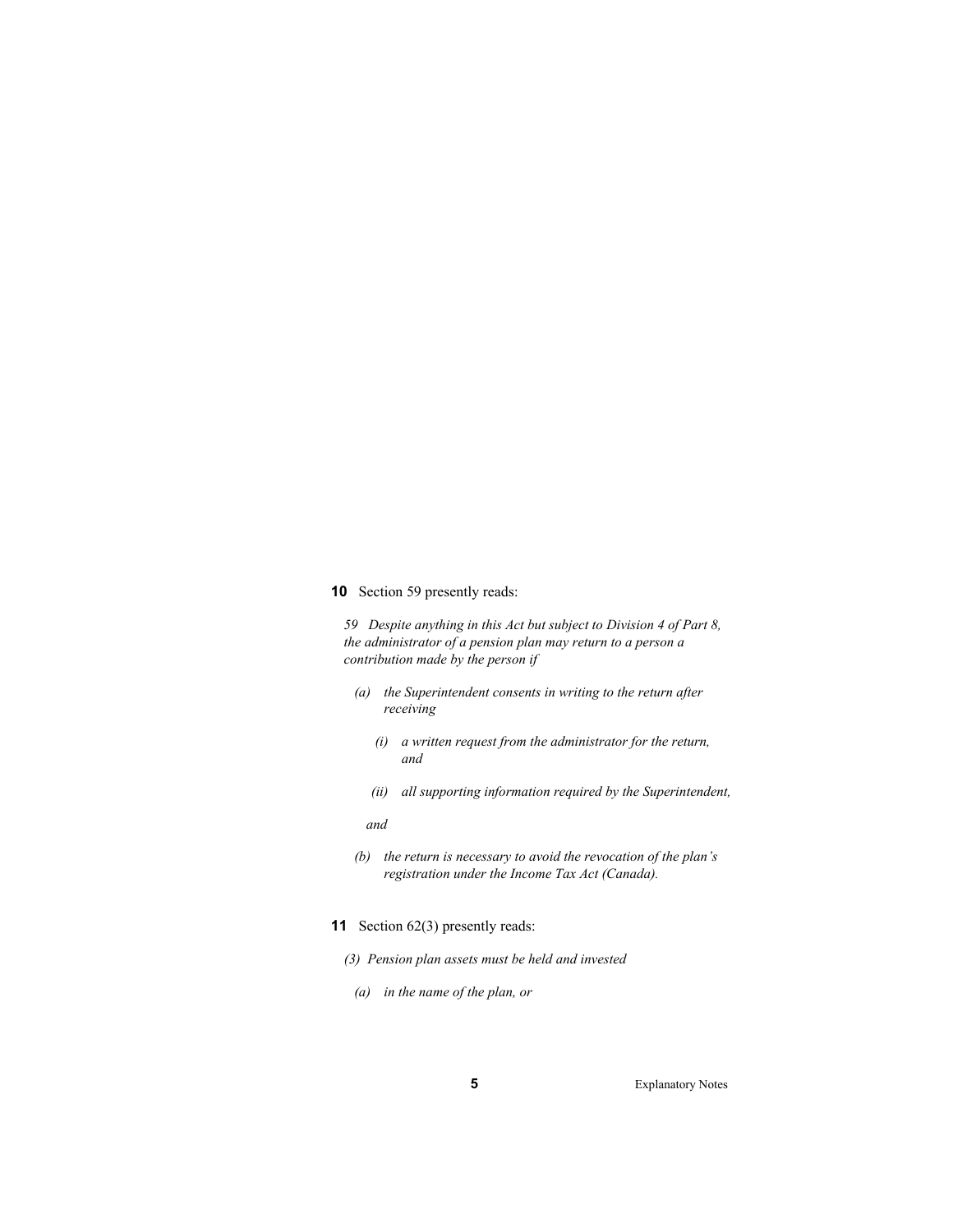**12 Section 63(a) is amended by adding** "or member-required contributions to a jointly sponsored plan" **after** "provision".

# **13 Section 64(3) and (4) are repealed and the following is substituted:**

**(3)** If the plan text document of a pension plan does not clearly provide for the distribution of actuarial excess or surplus or to whom it may be distributed, the administrator may, subject to and in accordance with the regulations, provide to the members and to the persons, if any, prescribed for the purposes of this subsection a proposal

- (a) to distribute actuarial excess or surplus, to the person or persons, and on the basis, set out in the proposal, and
- (b) to seek the consent of the persons referred to in subsection (4) to the proposed distribution.

**(4)** If, after being provided with a proposal referred to in subsection (3), at least

- (a) 2/3 of the active members who were provided the proposal referred to in subsection (3), and
- (b) 2/3 of the group of persons comprising
	- (i) deferred and retired members who were provided the proposal referred to in subsection (3), and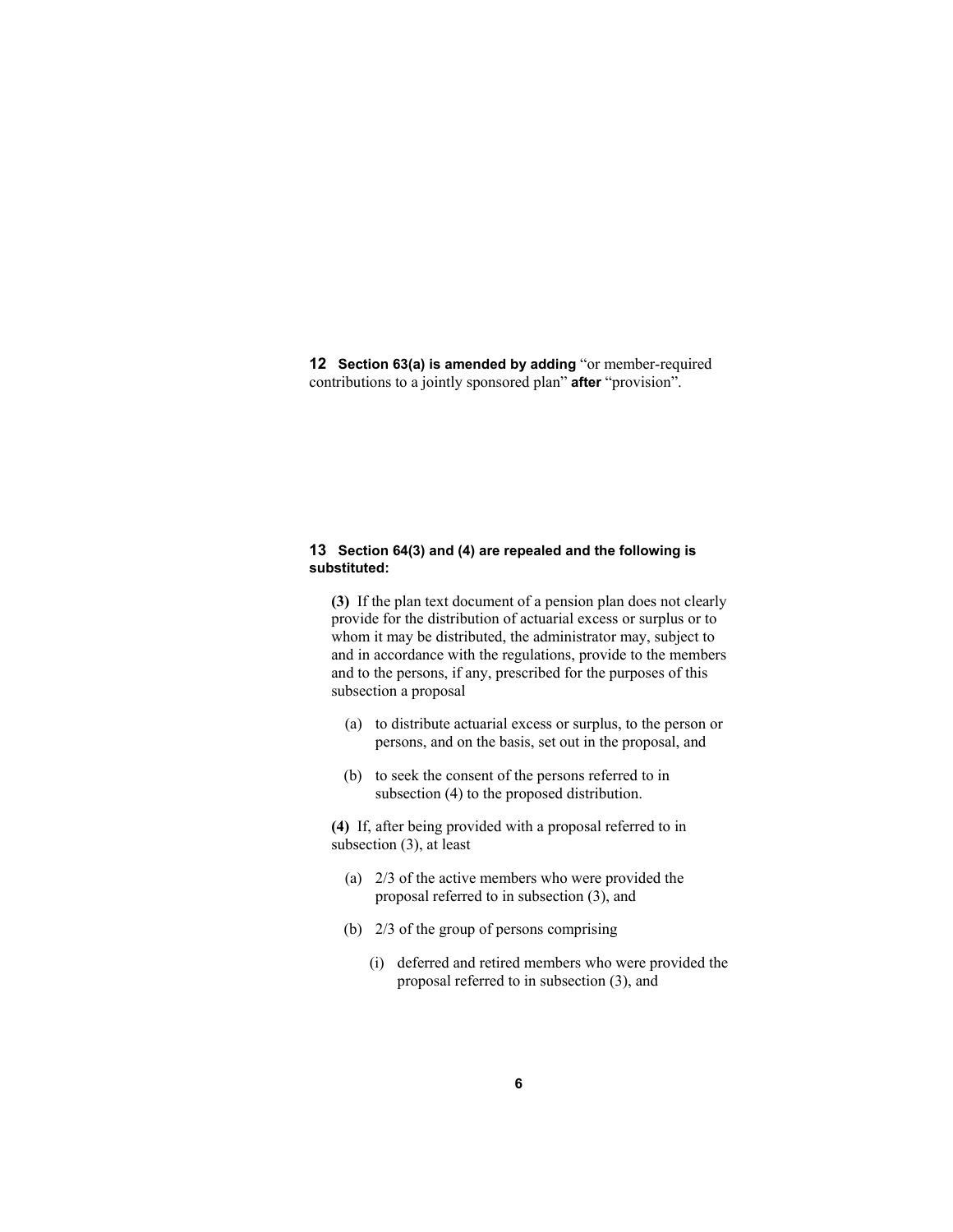*(b) in the name of a custodian or trustee in accordance with a custodial agreement, trust agreement or Act, in which case the custodial agreement, trust agreement or Act must clearly indicate that the investments are held for the benefit of the plan.* 

#### **12** Section 63(a) presently reads:

*63 Interest, gains and losses, calculated in the prescribed manner, must be credited or debited to the following at the prescribed rates and prescribed times:* 

 *(a) all contributions to a pension plan, other than participating employer contributions required under a benefit formula provision;* 

#### **13** Section 64(3) and (4) presently read:

*(3) If the plan text document of a pension plan does not provide for the distribution of actuarial excess or surplus or to whom it may be distributed, the administrator may, subject to and in accordance with the regulations, present to the members and to the persons, if any, prescribed for the purposes of this subsection a proposal* 

- *(a) to distribute actuarial excess or surplus, to the person or persons, and on the basis, set out in the proposal, and*
- *(b) to seek the consent of the persons referred to in subsection (4) to the proposed distribution.*

*(4) If, after being presented with a proposal referred to in subsection (3), at least* 

- *(a) 2/3 of the active members of the pension plan, and*
- *(b) 2/3 of the group of persons comprising* 
	- *(i) deferred and retired members, and*
	- *(ii) the persons, if any, prescribed for the purposes of subsection (3),*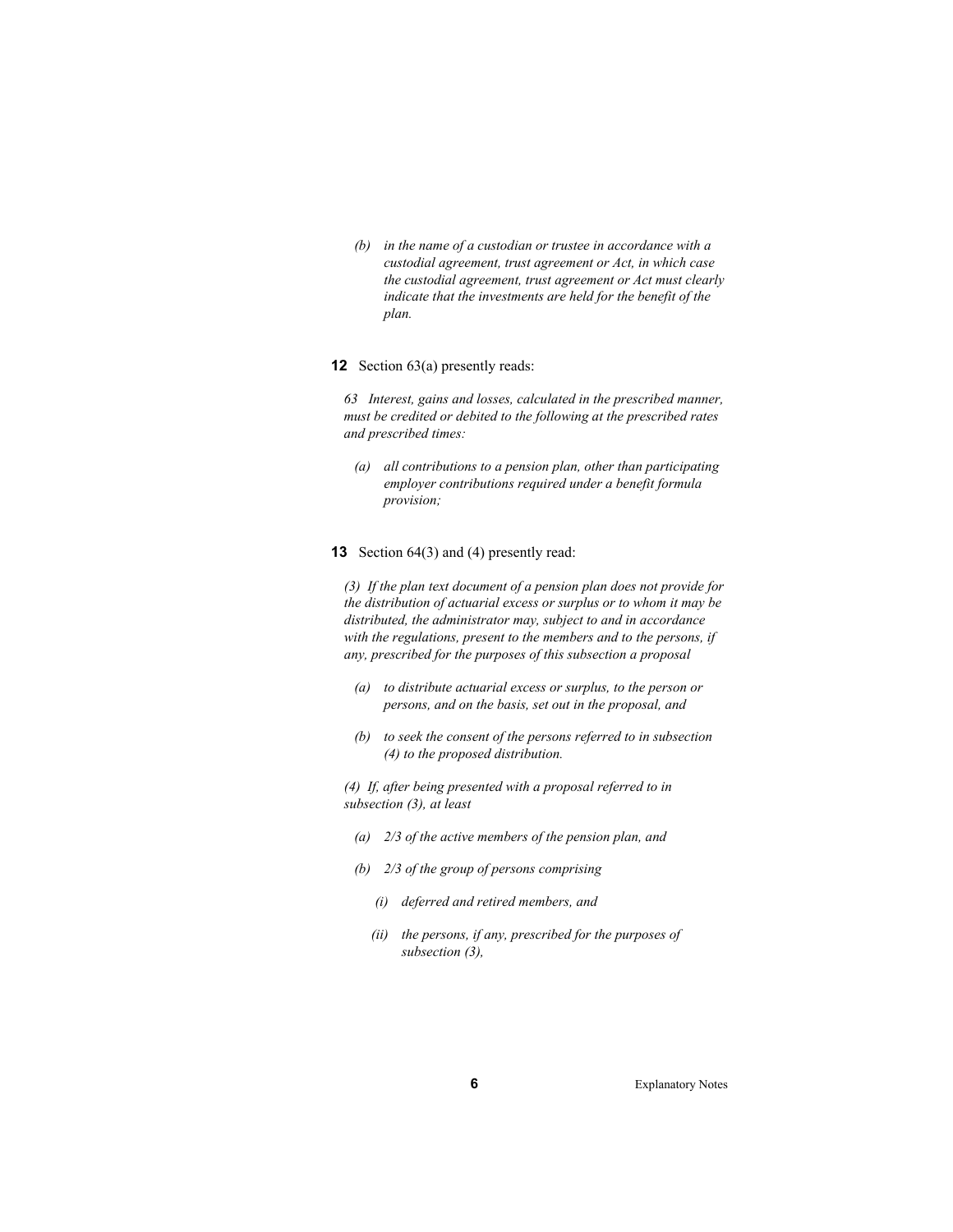(ii) the persons, if any, prescribed for the purposes of subsection (3) who were provided the proposal referred to in subsection (3),

notify the administrator, in writing, that they consent to the proposal, the participating employer may apply to the Superintendent in writing for consent to the distribution of the actuarial excess or surplus.

# **14 Section 65(1) is amended**

- **(a) by striking out** "that the plan has actuarial excess, other than actuarial excess or surplus in a solvency reserve" **and substituting** "that a defined benefit provision has actuarial excess, other than actuarial excess in a solvency reserve";
- **(b) in clause (b) by striking out** "benefit formula" **and substituting** "both a defined benefit".

**15 Section 66(1) is amended by striking out** "and surviving pension partners, if section 89(1)(a) applies," **and substituting** "and if section 89(1)(a) applies, surviving pension partners,".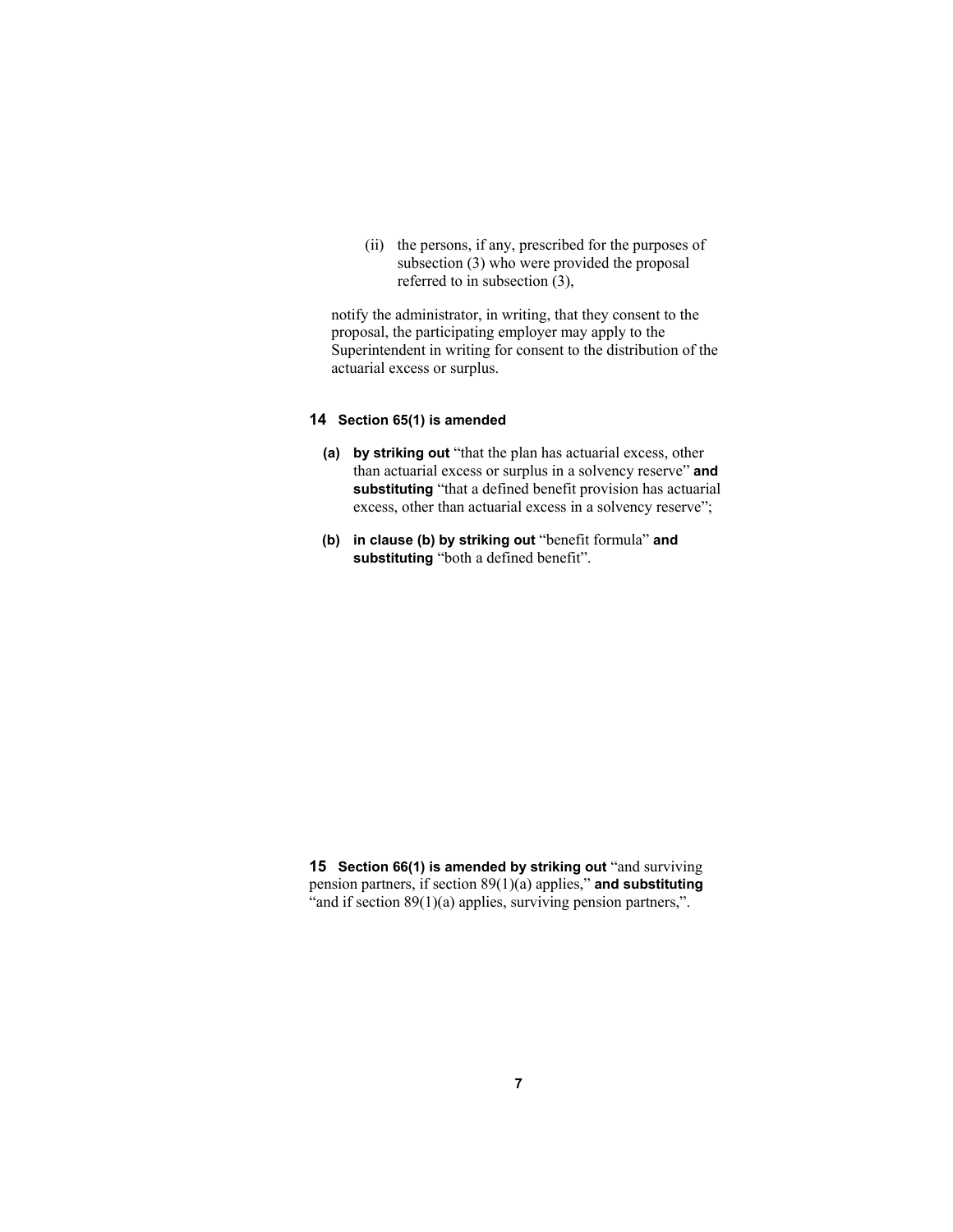*notify the administrator, in writing, that they consent to the proposal, the participating employer may apply to the Superintendent in writing for consent to the distribution of the actuarial excess or surplus.* 

#### **14** Section 65(1) presently reads:

*65(1) If an actuarial valuation report or cost certificate filed in relation to a pension plan reveals that the plan has actuarial excess, other than actuarial excess or surplus in a solvency reserve account as defined in section 54(1), the actuarial excess may, subject to and in accordance with the regulations, be applied to do one or both of the following in relation to contribution funding requirements:* 

- *(a) to reduce or eliminate contributions of the participating employers, or, in the case of a jointly sponsored plan, to reduce or eliminate contributions of the participating employers and the active members, that would otherwise be required to comply with the funding requirements applicable to the plan;*
- *(b) if the plan text document of the plan contains a benefit formula provision and a defined contribution provision, to reduce or eliminate contributions of the participating employers that are required in relation to the defined contribution provision,*

*unless the plan documents specifically provide that those contributions may not be reduced or eliminated by the use of actuarial excess.* 

#### **15** Section 66(1) presently reads:

- *66(1) The plan text document of a pension plan must provide for* 
	- *(a) a specific age, or*
	- *(b) a date, determined with reference to a specific age,*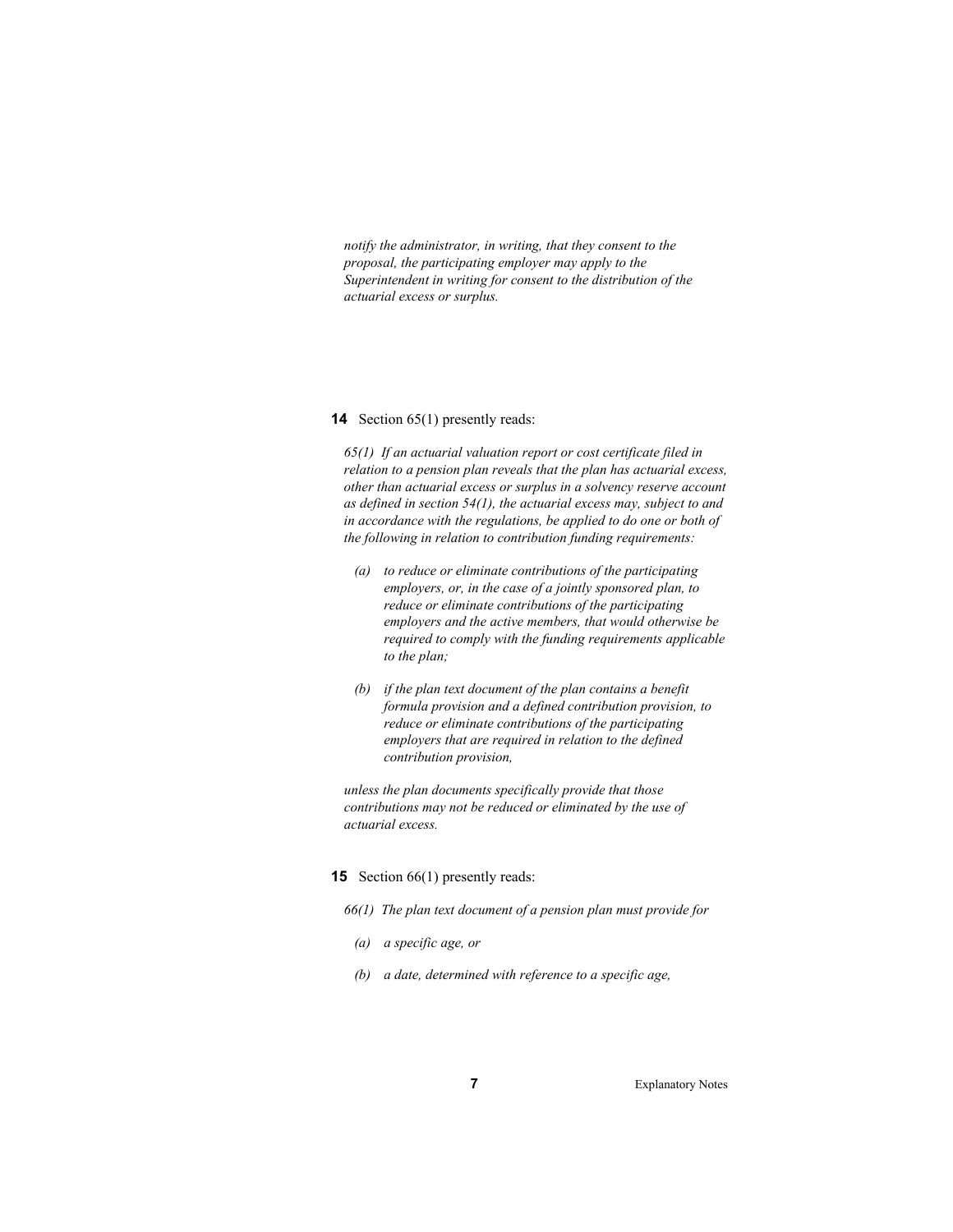**16 Section 70(a) is amended by striking out** "receive the commuted value of" **and substituting** "receive".

#### **17 Section 71 is amended**

# **(a) by repealing subsection (1) and substituting the following:**

# **Exceptions to locking in commuted value of benefits**

**71(1)** The plan text document of a pension plan must provide that a deferred member or a retired member receiving life income type benefits or, if the deferred member or retired member is deceased, the deferred member's or retired member's surviving pension partner, is entitled to receive payment of a lump sum amount equal to the total of the commuted values of the benefits to which the deferred member, retired member or surviving pension partner is entitled under the plan if that total does not exceed the prescribed amount.

# **(b) by repealing subsection (2) and substituting the following:**

**(2)** The contract in relation to a locked-in retirement account or retirement income arrangement must provide that the owner of the account or arrangement is, if the prescribed conditions are met, entitled to receive payment of a lump sum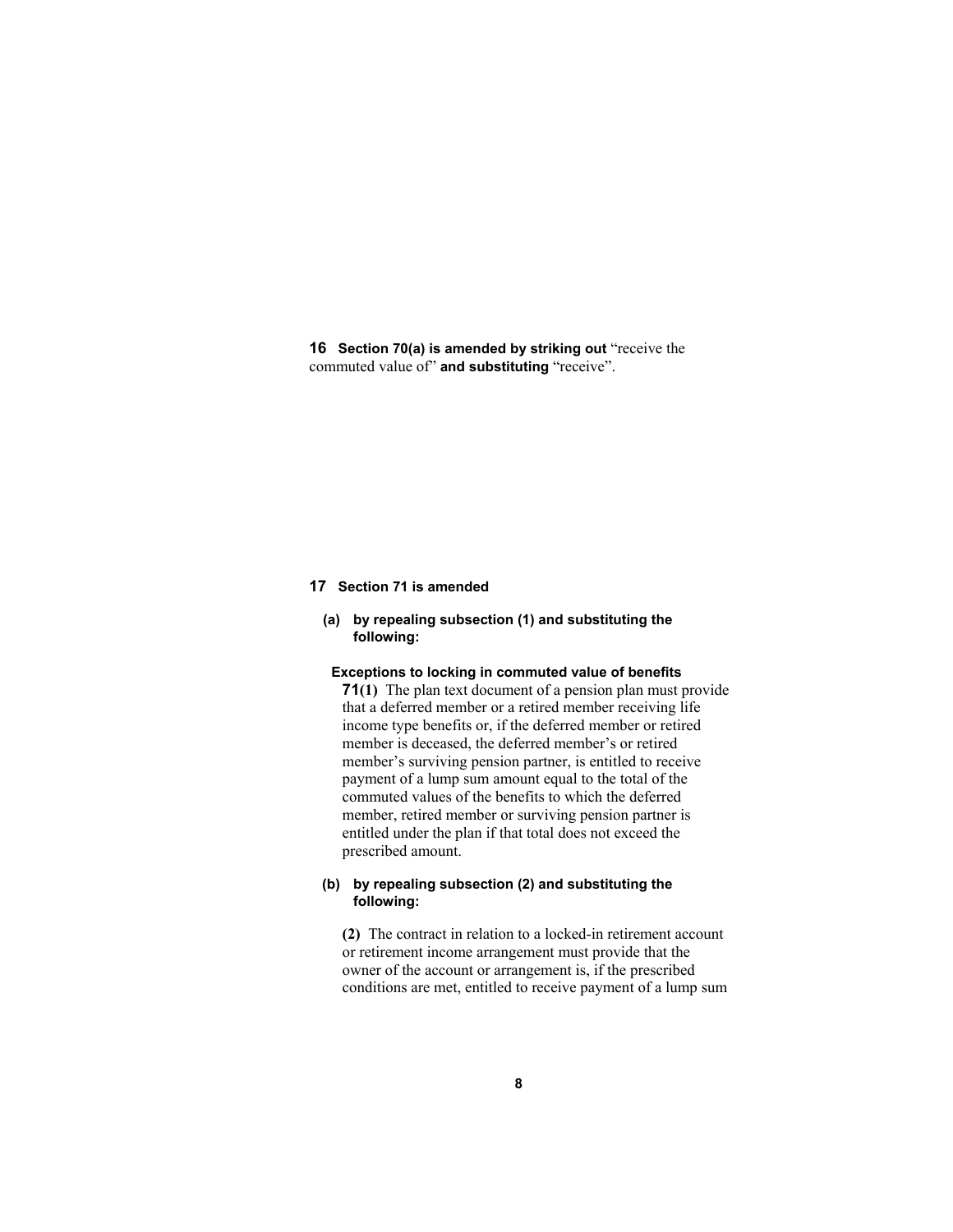*at which the active members or deferred members of the plan, and surviving pension partners, if section 89(1)(a) applies, are entitled to start receiving a pension under the plan without reduction or increase to the pension.* 

#### **16** Section 70(a) presently reads:

*70 Subject to Divisions 7 and 8 and sections 57 and 71, the commuted value of benefits that have been earned on and after the initial legislation date must be applied towards the provision of a pension, and except for that purpose,* 

 *(a) a member must not withdraw, surrender or receive the commuted value of any or all of that portion of the commuted value of his or her benefits that relates to his or her membership in the pension plan on and after the initial legislation date, and* 

#### **17** Section 71(1), (2), (4)(b) and (6) presently read:

*71(1) The plan text document of a pension plan must provide that a deferred member or, if the deferred member is deceased, the deferred member's surviving pension partner, is entitled to receive payment of a lump sum amount equal to the total of the commuted values of the benefits to which the deferred member or surviving pension partner is entitled under the plan if that total does not exceed the prescribed amount.* 

*(2) The contract in relation to a locked-in retirement account or retirement income arrangement must provide that the owner of the account or arrangement or, if the owner is deceased, the owner's surviving pension partner, is, if the prescribed conditions are met, entitled to receive payment of a lump sum amount equal to the commuted value of the benefit to which the owner or surviving pension partner is entitled.* 

*(4) If a benefit has been transferred to a locked-in retirement account or a retirement income arrangement, the contract for the locked-in retirement account or retirement income arrangement must provide the following:* 

 *(b) a person who is the owner of the account or arrangement, or his or her surviving pension partner, may, subject to and in*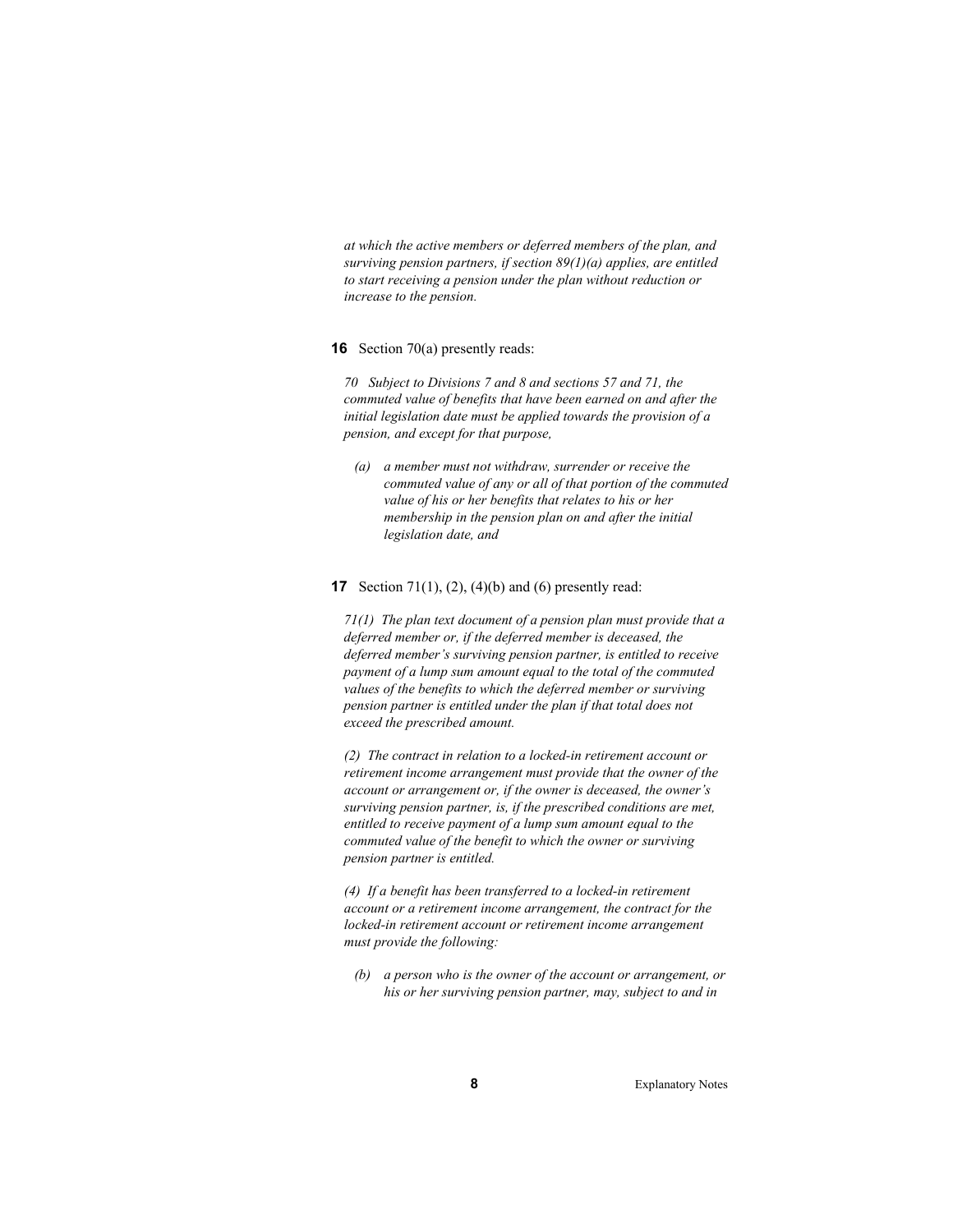amount equal to the commuted value of the benefit to which the owner is entitled.

# **(c) by repealing subsection (4)(b) and substituting the following:**

 (b) the person who is the owner of the account or arrangement may, subject to and in accordance with the regulations, withdraw as a lump sum the money held in the account or arrangement on providing to the person who maintains the account or arrangement written evidence that the Canada Revenue Agency has confirmed the status of the owner as a non-resident for the purposes of the *Income Tax Act* (Canada);

# **(d) by repealing subsection (6) and substituting the following:**

**(6)** If a member who is eligible to make an election under subsection (3) or (5) has a pension partner, the member must not make that election unless the administrator has received a statement from the pension partner in the prescribed form that

- (a) states that the pension partner is aware of the pension partner's entitlements under the pension plan,
- (b) waives those entitlements, and
- (c) was signed by the pension partner in the presence of a witness and outside the presence of the person eligible to make the election.

**18 Section 72(1)(c)(i) is amended by striking out** "or  $89(1)(a)(i)$ or (3)" **and substituting** ", 89(1)(a)(i) or (3) or 100.1".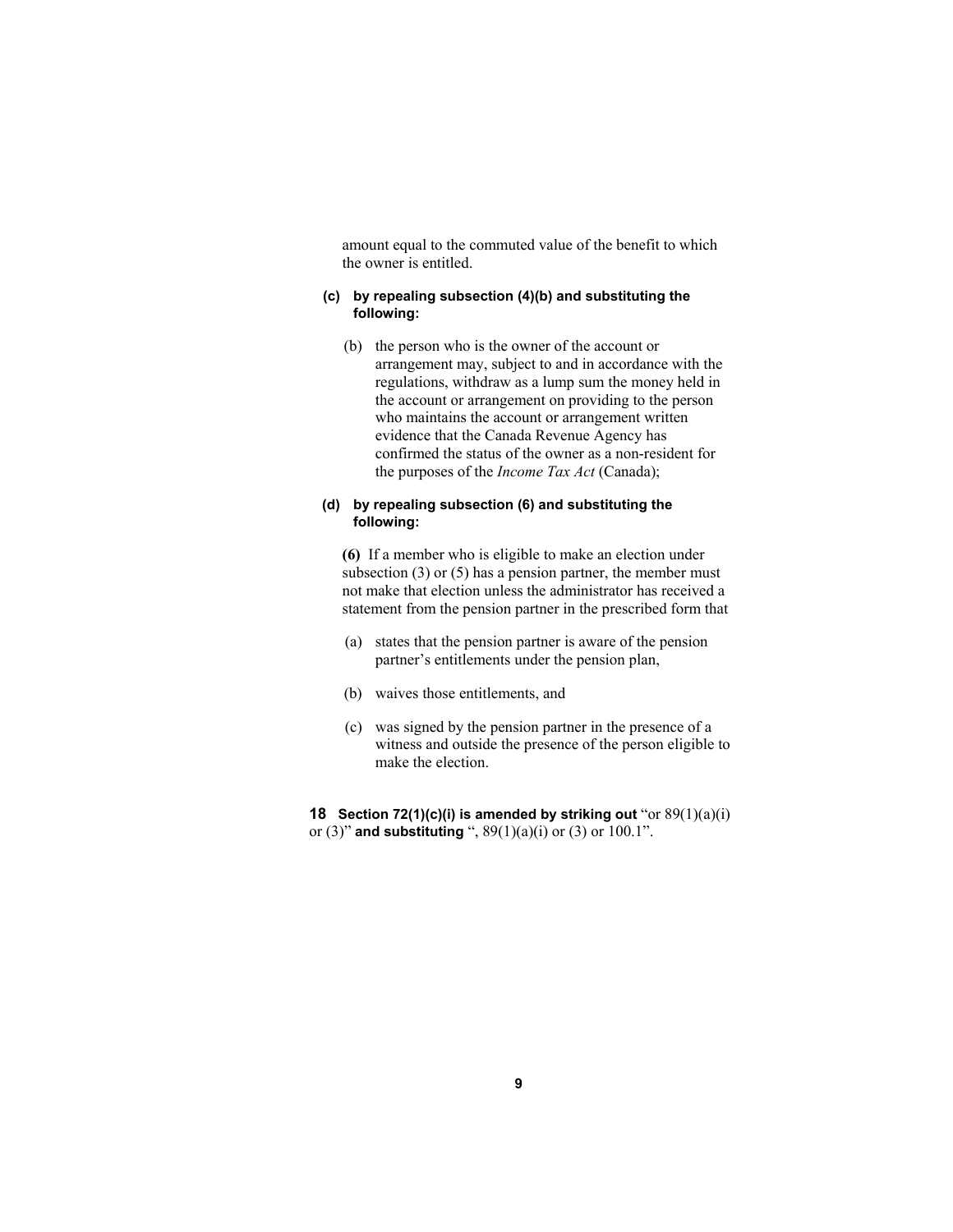*accordance with the regulations, withdraw as a lump sum the money held in the account or arrangement on providing to the person who maintains the account or arrangement written evidence that the Canada Revenue Agency has confirmed the status of the owner or his or her surviving pension partner as a non-resident for the purposes of the Income Tax Act (Canada);* 

*(6) If a person who is eligible to make an election under subsection (3), (4) or (5) has a pension partner, the person must not make that election unless the administrator or, in the case of a locked-in retirement account or retirement income arrangement, the person who maintains the account or arrangement, has received a statement from the pension partner in the prescribed form that* 

- *(a) states that the pension partner is aware of the pension partner's entitlements under the pension plan,*
- *(b) waives those entitlements, and*
- *(c) was signed by the pension partner in the presence of a witness and outside the presence of the person eligible to make the election.*

**18** Section 72(1) presently reads in part:

*72(1) Subject to subsections (3) to (6), the following must not be assigned, charged, alienated or anticipated and are exempt from execution, seizure or attachment:* 

- *(c) money transferred under* 
	- *(i)* section 57(4)(b), (c) or (d) or  $89(1)(a)(i)$  or (3),
	- *(ii) Division 8, or*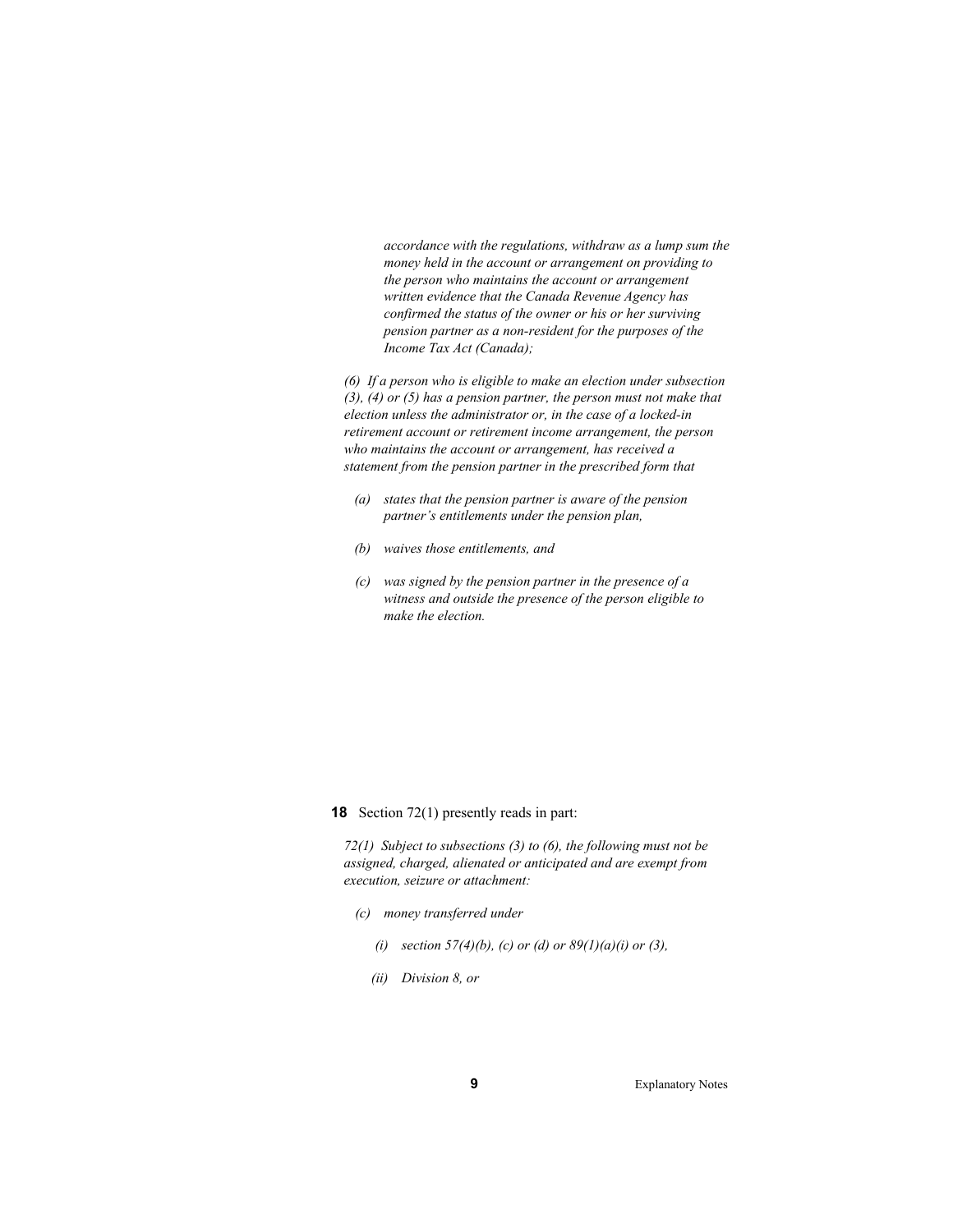**19 Section 77(a) is amended by striking out** "is authorized by" **and substituting** "complies with".

## **20 Section 80(2) is repealed and the following is substituted:**

**(2)** This Division applies only with respect to a matrimonial property order made or agreement entered into

- (a) on or after the coming into force of this subsection, or
- (b) before the coming into force of this subsection if there is filed with the administrator a written election by both pension partners to have this Division apply.

**21 Section 84(2) is amended by striking out** ", unless the matrimonial property order or agreement provides otherwise".

**22 Section 89(1)(b) is amended by striking out** "but in no case is the surviving pension partner entitled to receive any benefit as designated beneficiary under subclause (i) or from the estate under subclause (ii)," **and substituting** "but in no case is the surviving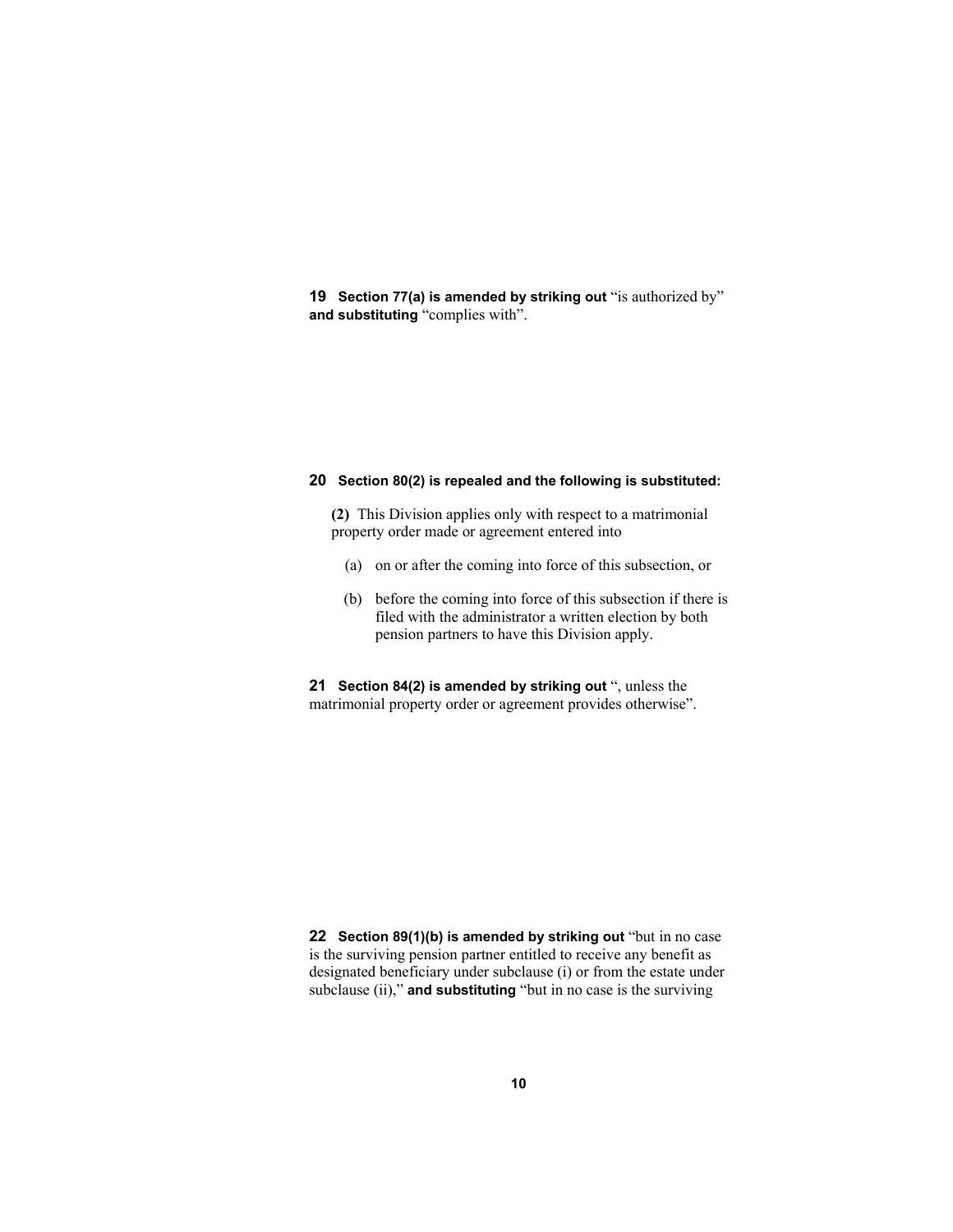#### *(iii) Part 9.*

#### **19** Section 77 presently reads:

*77 Subject to the regulations, the plan text document of a pension plan may authorize payment of life income type benefits to be made in any manner that* 

- *(a) is authorized by the Income Tax Act (Canada), and*
- *(b) is in accordance with the regulations.*

# **20** Section 80(2) presently reads:

*(2) This Division applies only with respect to a matrimonial property order made or agreement entered into* 

- *(a) on or after March 1, 2000, or*
- *(b) before March 1, 2000 if there is filed with the administrator a written election by both pension partners to have this Division apply.*

# **21** Section 84(2) presently reads:

- *(2) A matrimonial property order or agreement that provides that* 
	- *(a) a pension partner has no share of benefits, or*
	- *(b) a pension partner's share is satisfied by a means other than by dividing benefits under this Division*

*is to be treated for the purposes of subsection (1) as if the matrimonial property order or agreement provides that the benefits are subject to division under this Division, unless the matrimonial property order or agreement provides otherwise.* 

#### **22** Section 89(1)(b) presently reads:

*89(1) If a member dies before reaching his or her pension commencement date,*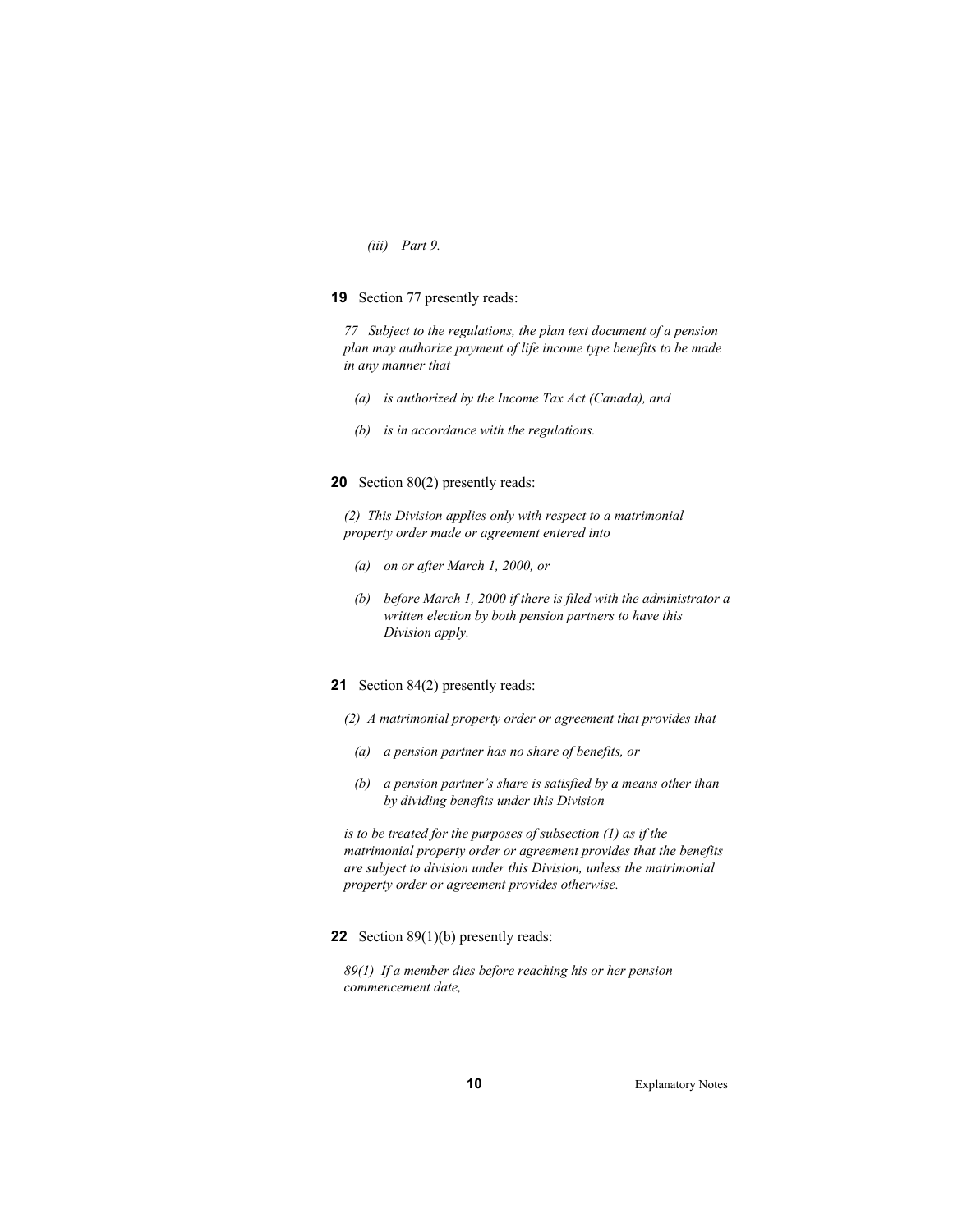pension partner entitled to receive, by way of lump sum payment, any benefit as a designated beneficiary under subclause (i),".

# **23 Section 90 is amended**

# **(a) by repealing subsection (4)(a) and substituting the following:**

**(4)** A member may elect to receive a pension that does not comply with this section by providing to the administrator

- (a) a statement in the prescribed form by the member's pension partner that
	- (i) states that the pension partner is aware of his or her entitlement to a joint and survivor pension under subsection  $(1)$ ,
	- (ii) waives that entitlement, and
	- (iii) was signed by the pension partner, not more than 90 days before the member's pension commencement date, in the presence of a witness and outside the presence of the member,
- **(b) in subsection (6) by striking out** ", before the member reached the member's pension commencement date and before the member's death,".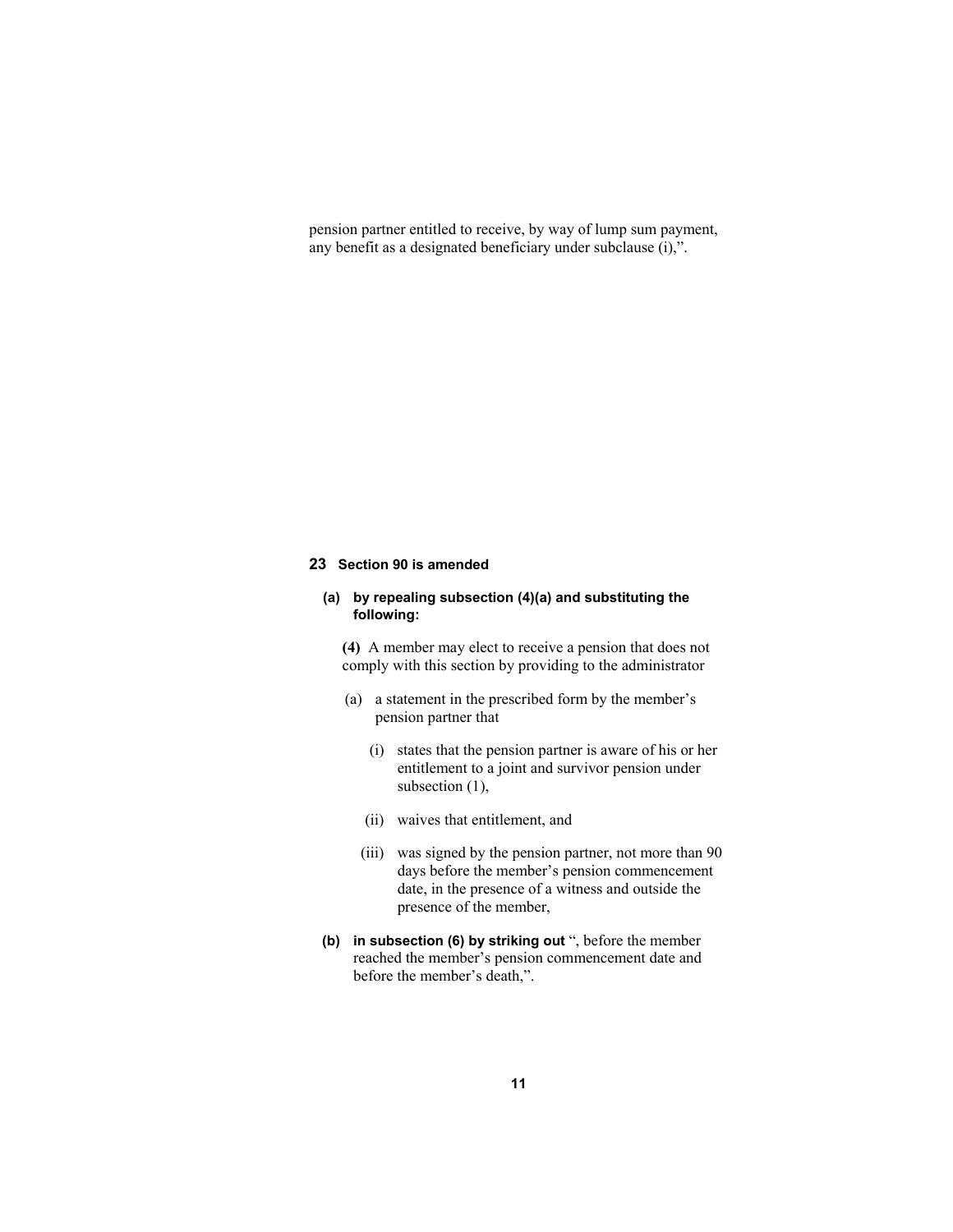- *(b) if there is a surviving pension partner and that pension partner has provided to the administrator a statement in the prescribed form that waives the entitlement referred to in clause (a), the total of the commuted value of the pension referred to in clause (a)(i) and the value of the benefits referred to in clause (a)(ii) is payable by way of a lump sum payment* 
	- *(i) to the designated beneficiary, or*
	- *(ii) if there is no living designated beneficiary, to the personal representative of the member's estate in his or her capacity as personal representative,*

 *but in no case is the surviving pension partner entitled to receive any benefit as designated beneficiary under subclause (i) or from the estate under subclause (ii), or* 

#### **23** Section 90(4)(a) and (6) presently read:

*(4) A member may elect to receive a pension that does not comply with this section by providing to the administrator, not more than 90 days before the member's pension commencement date,* 

- *(a) a statement in the prescribed form by the member's pension partner that* 
	- *(i) states that the pension partner is aware of his or her entitlement to a joint and survivor pension under subsection (1),*
	- *(ii) waives that entitlement, and*
	- *(iii) was signed by the pension partner in the presence of a witness and outside the presence of the member,*

*(6) Subsection (5) does not apply if the administrator, before the member reached the member's pension commencement date and before the member's death, received* 

- *(a) a statement in the prescribed form by the pension partner that* 
	- *(i) states that the pension partner is aware of his or her entitlement under subsection (5),*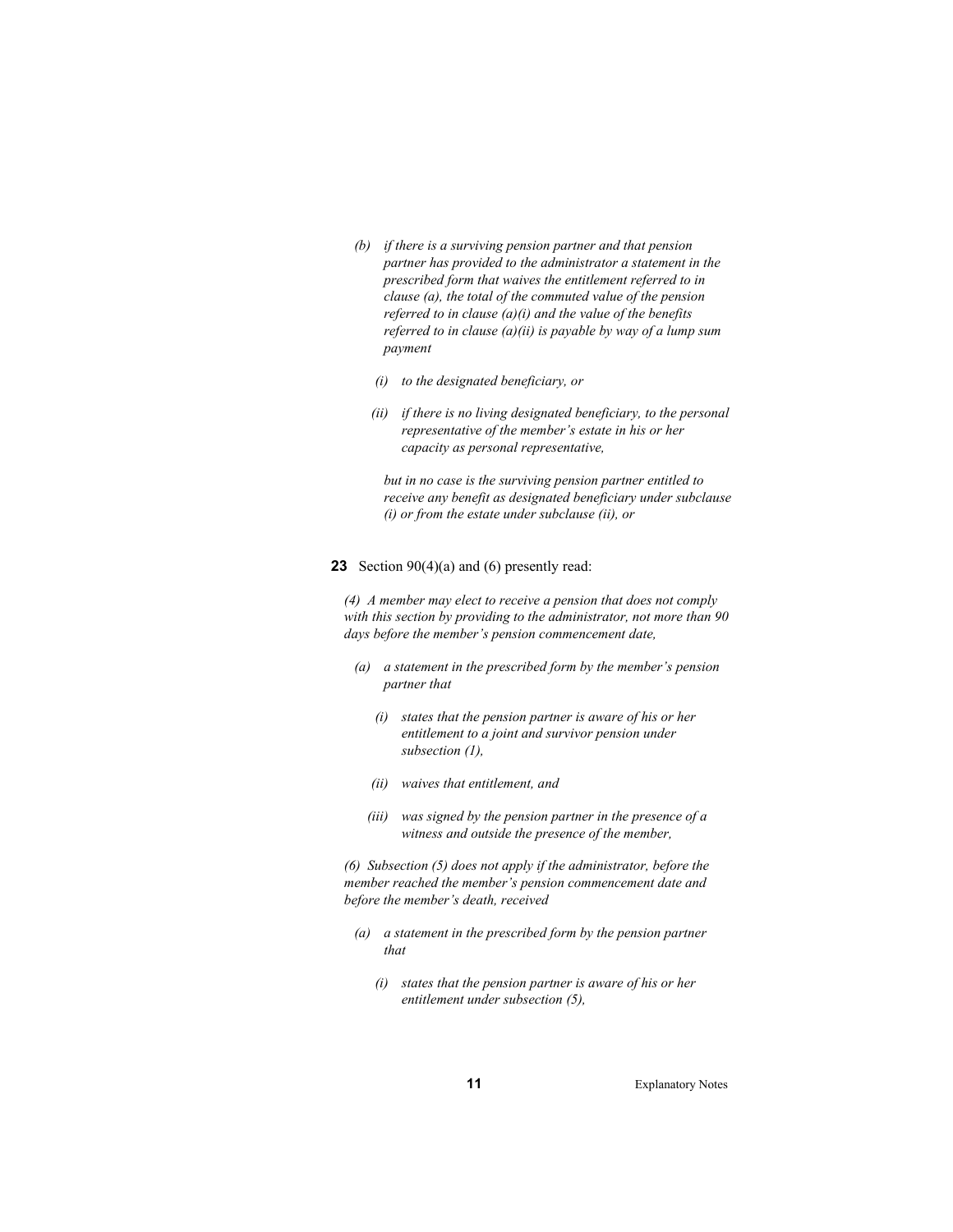# **24 Section 94(1) is repealed and the following is substituted:**

# **Lump sum payments — pre-retirement**

**94(1)** A defined contribution provision of the plan text document of a pension plan may provide that an active member

- (a) whose working time and remuneration are reduced by agreement with a participating employer,
- (b) who has not reached his or her pension commencement date, and
- (c) who is within 10 years of the pension eligibility date,

is entitled to receive from the plan, when the prescribed conditions have been met, a lump sum payment representing partial compensation for the reduction in remuneration for each year covered by the agreement.

# **25 Section 99 is amended**

- **(a) in subsection (1)(a)(iii) by striking out** "deferred annuity" **and substituting** "deferred life annuity";
- **(b) in subsection (1)(b)(i) by striking out** "an annuity" **and substituting** "a life annuity".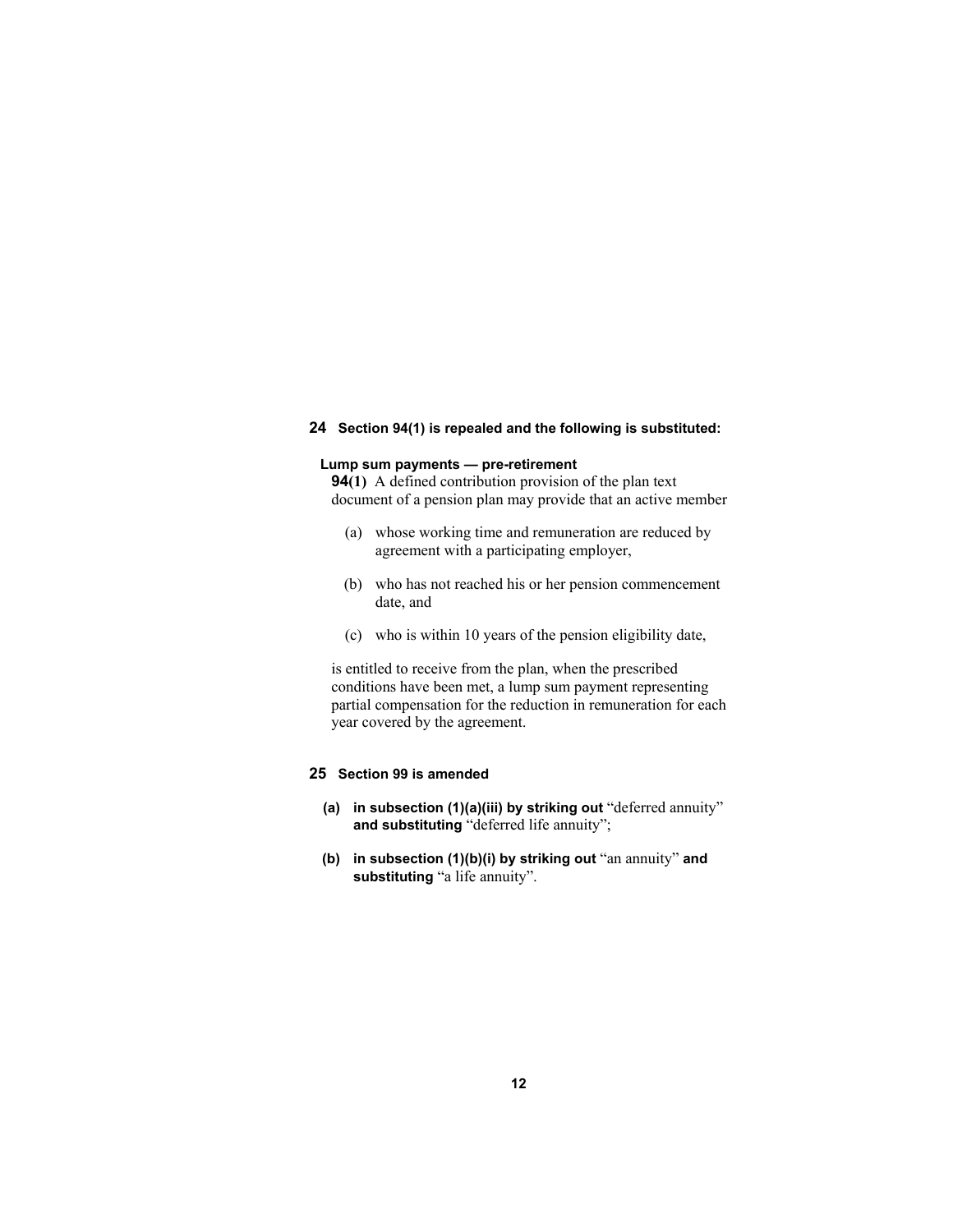#### *(ii) waives that entitlement, and*

 *(iii) was signed by the pension partner in the presence of a witness and outside the presence of the member,* 

 *or* 

 *(b) confirmation, in a form and manner satisfactory to the administrator, that section 84 applies.* 

#### **24** Section 94(1) presently reads:

*94(1) The plan text document of a pension plan may provide that an active member* 

- *(a) whose working time and remuneration are reduced by agreement with a participating employer,*
- *(b) who has not reached his or her pension commencement date, and*
- *(c) who is within 10 years of the pension eligibility date,*

*is entitled to receive from the plan, when the prescribed conditions have been met, a lump sum payment in an amount not exceeding the prescribed amount representing partial compensation for the reduction in remuneration for each year covered by the agreement.* 

# **25** Section 99(1) presently reads:

*99(1) Subject to this section and the regulations, a transfer under this Division may be made from a pension plan to one or more of the following:* 

- *(a) at any time,* 
	- *(i) to another pension plan, if the plan text document of the other plan* 
		- *(A) allows the transfer, and*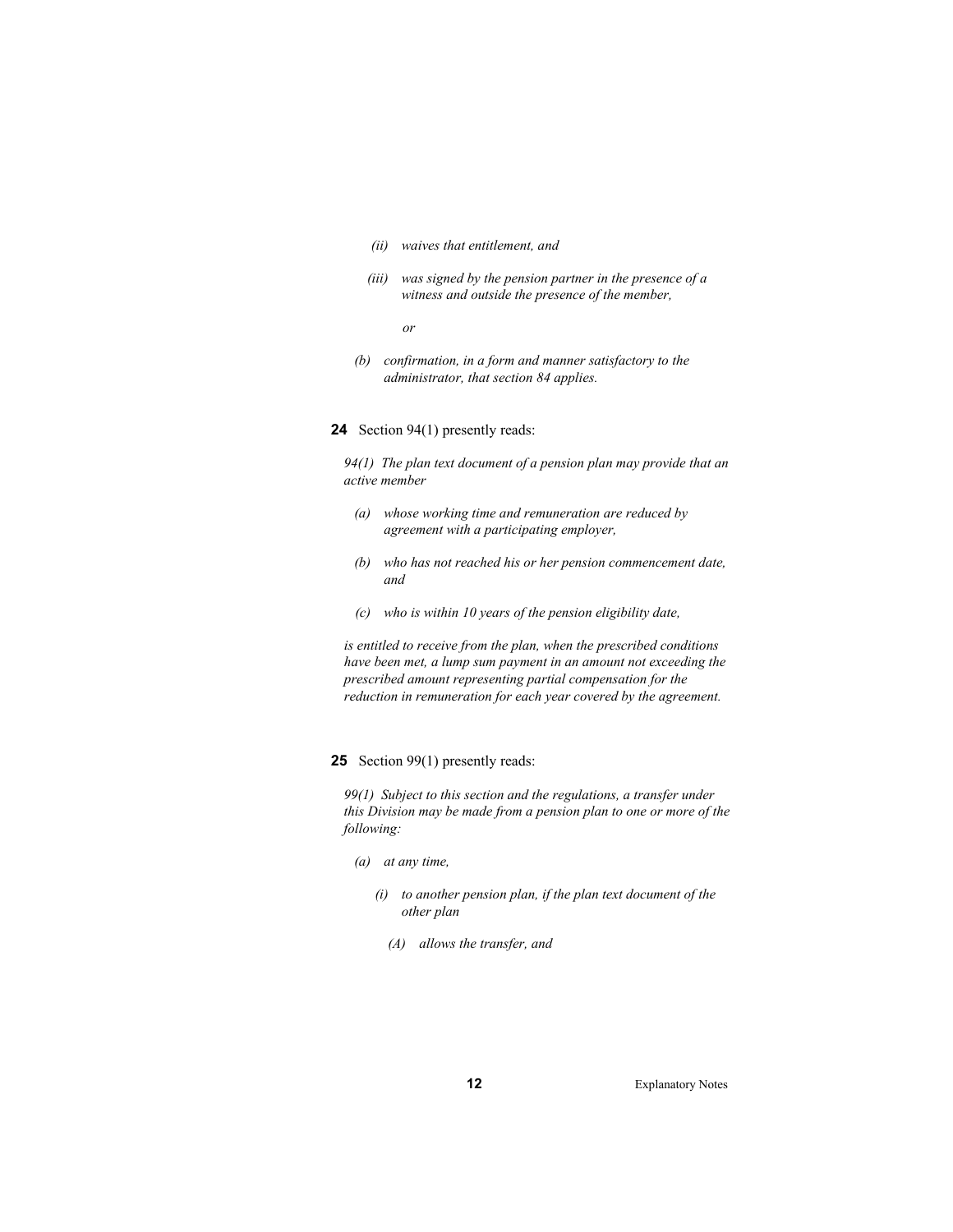# **26 The following is added after section 100:**

# **Life annuity purchases**

**100.1(1)** Subject to this section and the regulations, if the plan text document of a pension plan that has not terminated contains a defined benefit provision, the plan text document may provide that the administrator of the pension plan may, in respect of a deferred member or a person who is receiving a pension and who is entitled to a benefit under the defined benefit provision, transfer assets of the plan to an insurance company to purchase a life annuity in the form of a pension that is required or allowed by this Act.

**(2)** If a life annuity is to be purchased under subsection (1), the administrator must ensure that the life annuity,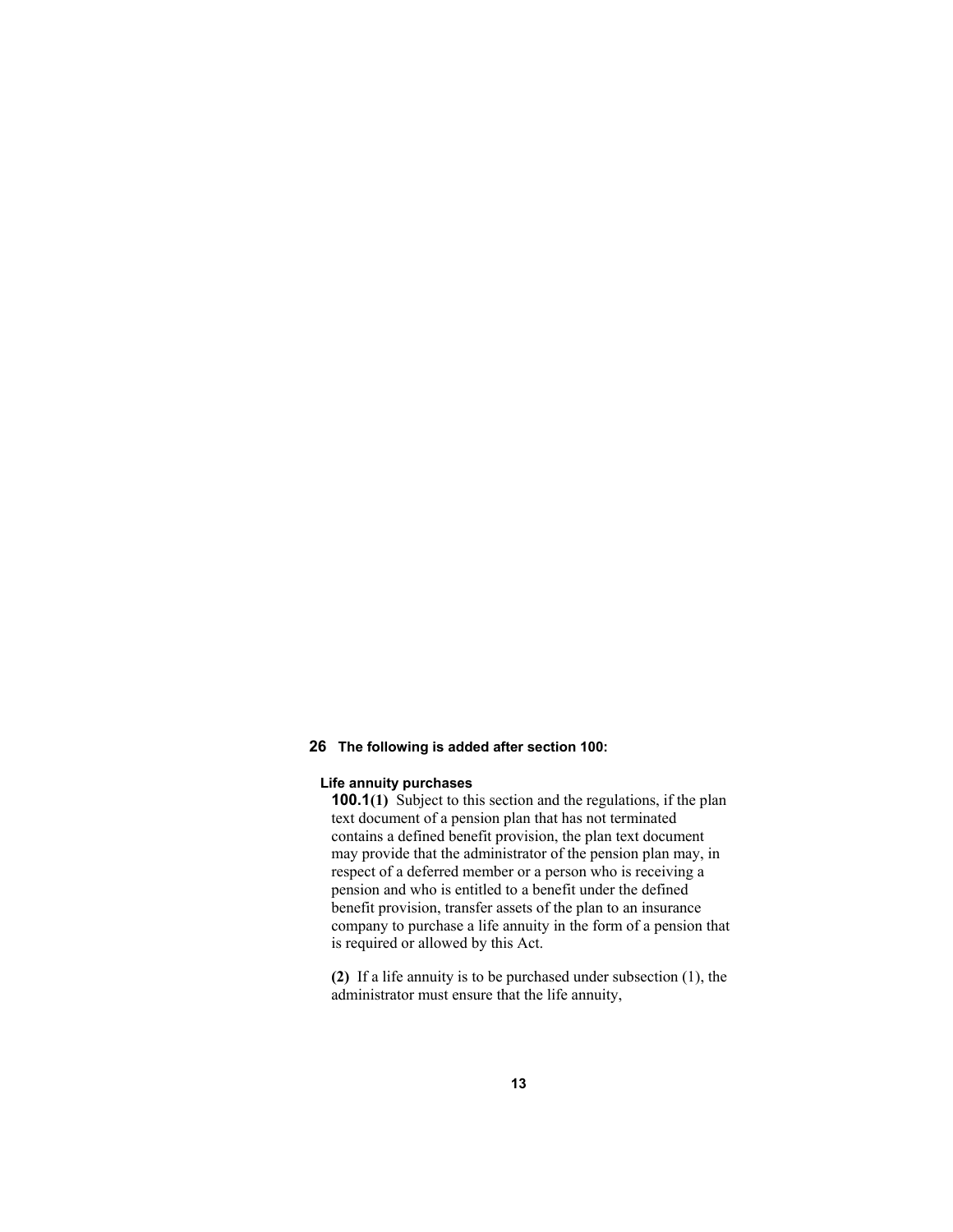- *(B) requires that the transferred money be paid out of that other plan in the form of a pension that is required or allowed by this Act,*
- *(ii) to a locked-in retirement account on the prescribed conditions, or*
- *(iii) if the plan text document of the plan from which the transfer is to be made so provides, to an insurance company to purchase a deferred annuity that* 
	- *(A) will not start, in relation to a member, earlier than the date on which the member reaches 50 years of age, and*
	- *(B) will be in the form of a pension that is required or allowed by this Act;*
- *(b) if the plan text document of the plan from which the transfer is to be made so provides in relation to a deferred member, at any time after the member reaches 50 years of age,* 
	- *(i) to an insurance company to purchase an annuity in the form of a pension that is required or allowed by this Act, or*
	- *(ii) to a retirement income arrangement on the prescribed conditions.*
- **26** Life annuity purchases.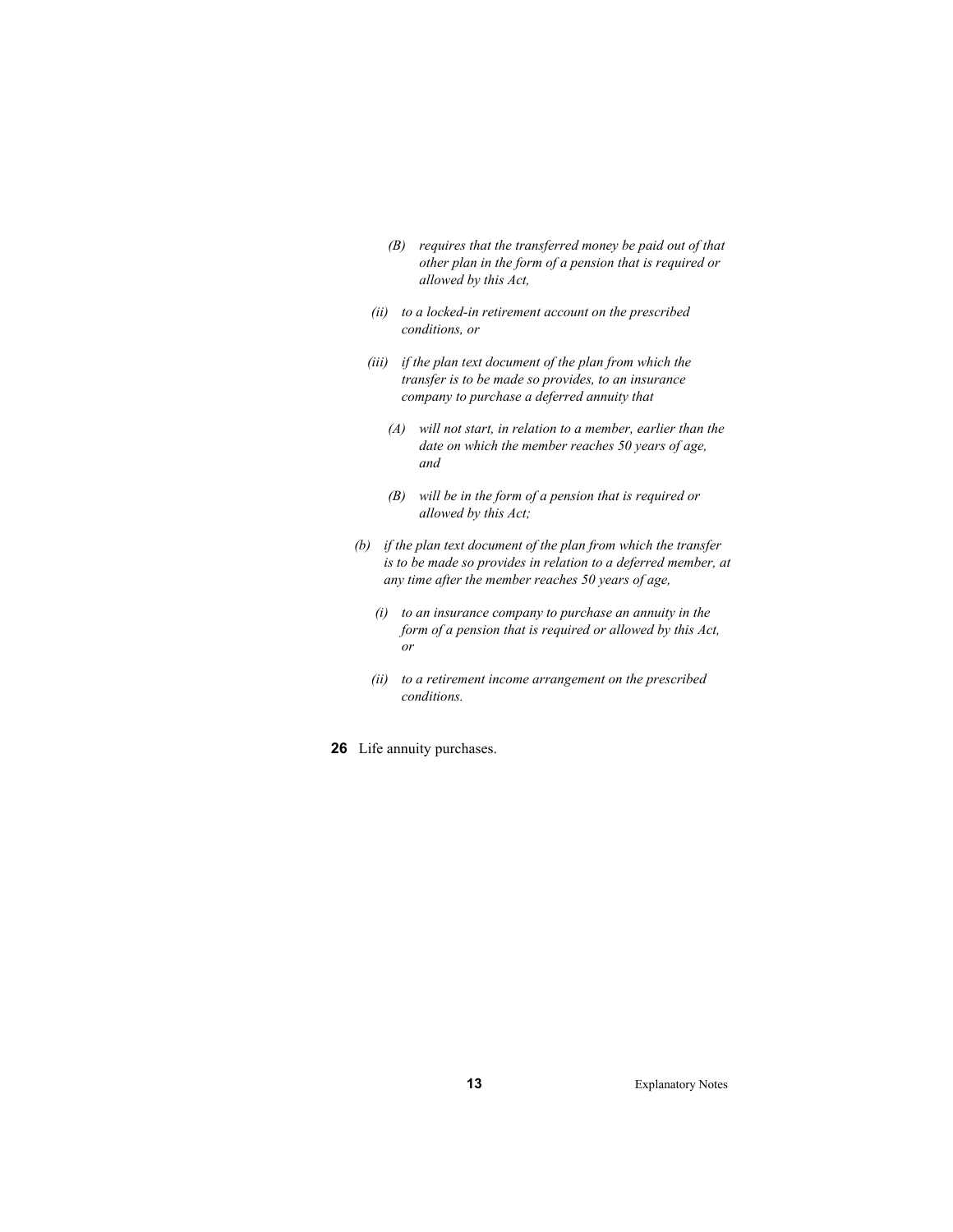- (a) in respect of a deferred member, provides the member with the same benefits as the member would have received from the pension plan had the transfer not been made, and
- (b) in respect of a person who is receiving a pension, provides payments to the person in the same amount and form as the pension that the person would have received from the pension plan had the transfer not been made.

**(3)** When the administrator has complied with this section and the regulations in respect of the purchase of a life annuity referred to in subsection (1), the administrator, a participating employer, a former participating employer or another person who is or was required to make contributions to the plan is discharged from further liability to the person in respect of whose benefits the life annuity has been purchased.

#### **27 Section 122(b) is repealed and the following is substituted:**

 (b) file, within the prescribed period, any other record relating to the termination of a pension plan required by the Superintendent, and

# **28 The following is added after section 124:**

# **Purchase of life annuity on winding-up**

**124.1(1)** Subject to section 125(b), as part of the winding-up of a pension plan, the administrator must purchase for each person in receipt of a pension under the defined benefit component of a plan

- (a) a life annuity that provides the same type of benefit and the same income that the retired member is receiving from the plan, or
- (b) in prescribed circumstances, a life annuity described in the regulations.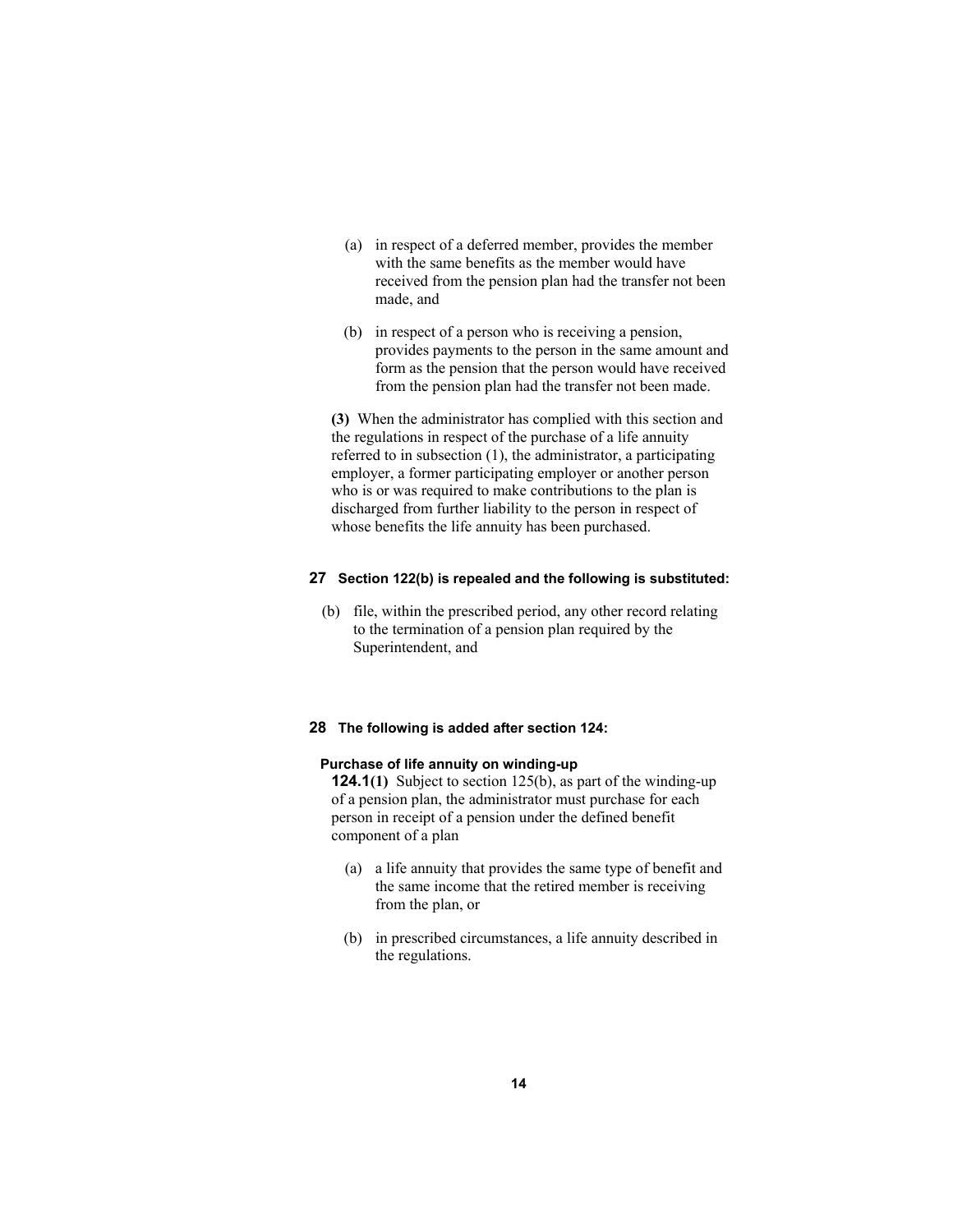# **27** Section 122(b) presently reads:

- *122 The administrator must*
- *(b) file, within the prescribed period after the effective date of the termination of a pension plan, any other record required by the Superintendent, and* 
	- **28** Purchase of life annuity on winding-up.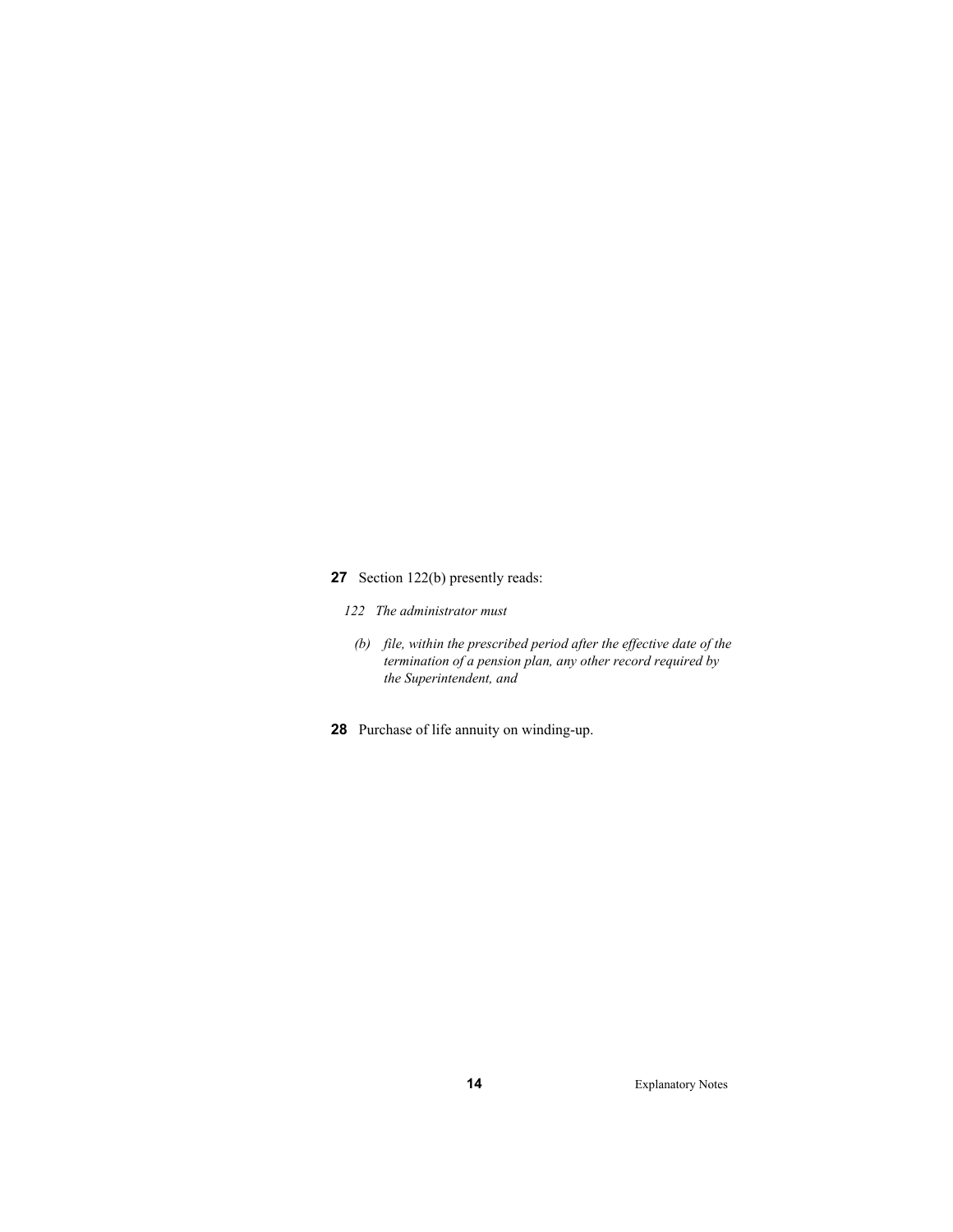**(2)** When the administrator has complied with this section and the regulations in respect of the purchase of a life annuity referred to in subsection (1), the administrator, a participating employer, a former participating employer or another person who is or was required to make contributions to the plan is discharged from further liability to the person in respect of whose benefits the life annuity has been purchased.

# **29 Section 125 is repealed and the following is substituted:**

#### **Transfer rights on winding-up**

**125** Subject to the rules prescribed for the purposes of section 110, as part of the winding-up of a pension plan,

- (a) an active member, a deferred member and any other person entitled to benefits may elect a transfer under Division 8 of Part 8, and
- (b) despite section 96(3), a retired member and any other person in receipt of a pension may elect a transfer under Division 8 of Part 8 in the prescribed circumstances.

# **30 Section 128(3) is repealed and the following is substituted:**

**(3)** A person appointed as an administrator of a pension plan under this section

- (a) may, in accordance with Divisions 2 and 3 of Part 4, amend the plan documents
	- (i) to ensure compliance of the plan documents with this Act and the regulations, or
	- (ii) to maximize the benefits that may, given the surplus in the plan, if any, be made available to the persons who may receive a benefit under the plan,

## and

 (b) subject to this Act and the regulations, if he or she provides written notice to the other party to a contract that was entered into by any person contracting on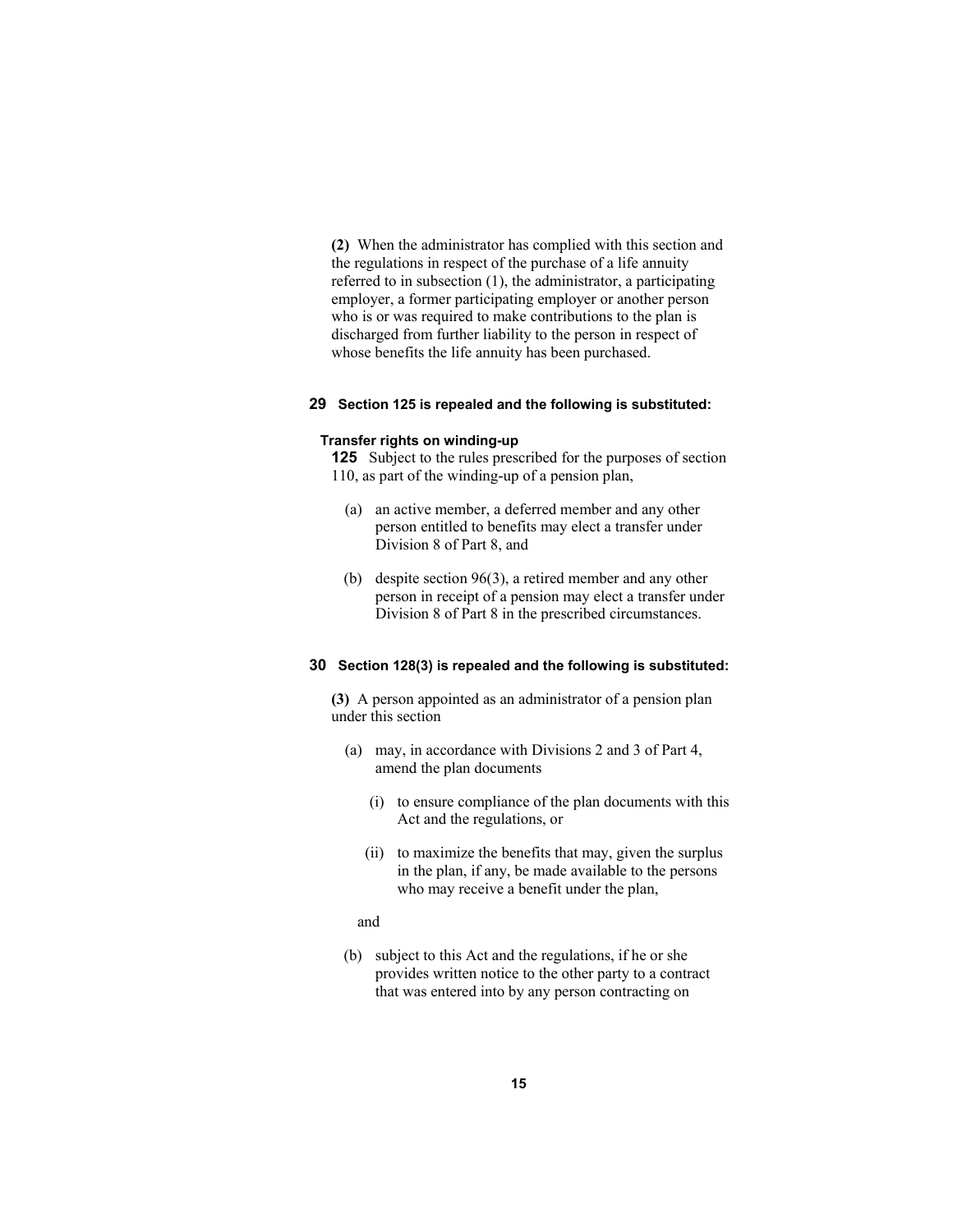#### **29** Section 125 presently reads:

*125 Subject to the rules prescribed for the purposes of section 110, as part of the winding-up of a pension plan,* 

- *(a) an active member and a deferred member may elect a transfer under Division 8 of Part 8, and*
- *(b) despite section 96(3), a retired member may elect a transfer under Division 8 of Part 8 in the prescribed circumstances.*

#### **30** Section 128(3) presently reads:

*(3) A person appointed as an administrator of a pension plan under this section* 

- *(a) may, in accordance with Divisions 2 and 3 of Part 4, amend the plan documents* 
	- *(i) to ensure compliance of the plan documents with this Act and the regulations, or*
	- *(ii) to maximize the benefits that may, given the assets in the plan, be made available to the persons who may receive a benefit under the plan,*

#### *and*

 *(b) subject to this Act and the regulations, assumes, in relation to any contract that had been entered into by any person contracting on behalf of the plan, the rights and duties of that person under the contract.*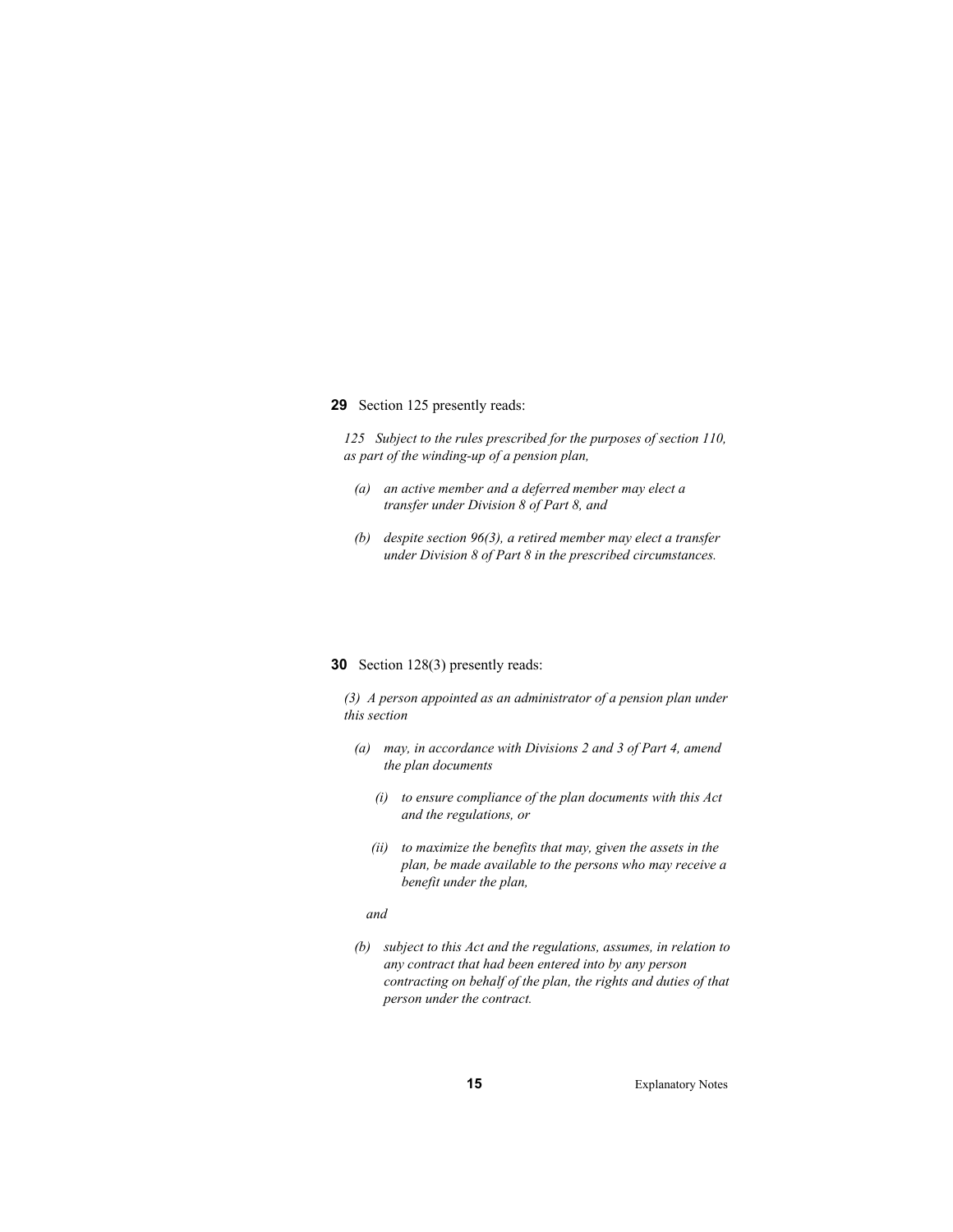behalf of the plan, assumes, in relation to the contract, the rights and duties of that person under the contract.

**31 Section 154(1)(d) is amended by adding** "all of" **after** "which".

# **32 Section 159(1) is amended**

- **(a) in clause (e) by striking out** "delivery of" **and substituting** "providing";
- **(b) in clause (i) by adding** "or surplus" **after** "amount of the actuarial excess";
- **(c) by repealing clause (l) and substituting the following:**
	- (l) respecting transfers to and from a locked-in retirement account or a retirement income arrangement, including, without limitation, prescribing conditions on which the transfers may be made and requiring that transfers be made to an entity on the list referred to in clause (k);
	- (l.1) establishing terms and conditions that must be included in a contract for a locked-in retirement account or retirement income arrangement before a transfer to that account or arrangement may occur and deeming
		- (i) the terms and conditions to be included in all contracts for locked-in retirement accounts or retirement income arrangements, whether entered into before or after the regulation establishing the terms and conditions comes into force, and
		- (ii) amendments made to the terms and conditions referred to in subclause (i) to be included in all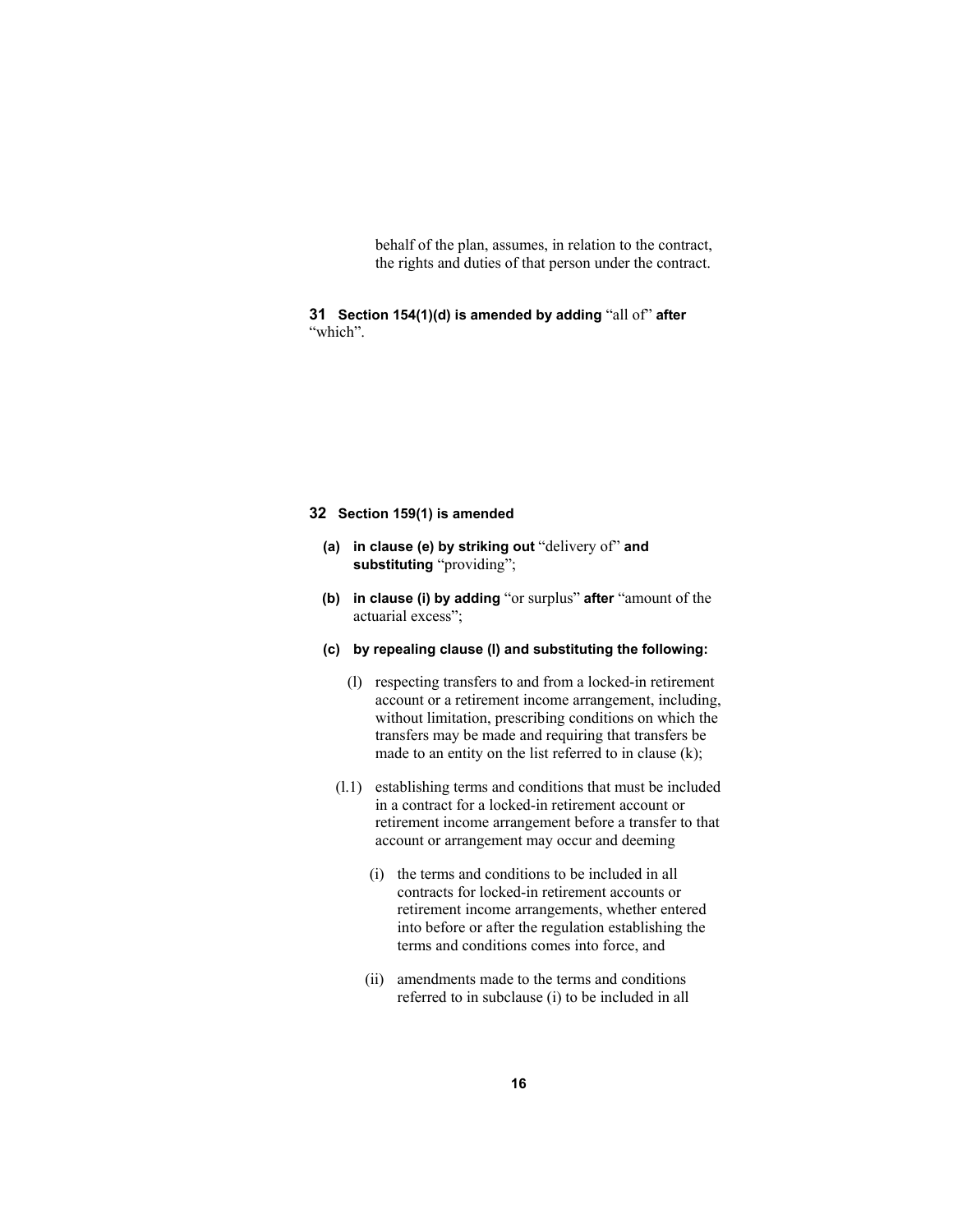- **31** Section 154(1)(d) presently reads:
	- *154(1) In this section,*
	- *(d) "specified multi-jurisdictional plan" means a pension plan to which the following apply:* 
		- *(i) this Act and the regulations;*
		- *(ii) the pension legislation of a jurisdiction.*
- **32** Section 159(1) presently reads:
	- *159(1) The Lieutenant Governor in Council may make regulations* 
		- *(e) respecting the notice referred to in section 29(2)(b), including, without limitation, respecting the form, contents, timing and manner of delivery of the notice and the person by whom the notice must or may be provided;*
		- *(i) respecting the actuarial excess or surplus, in the solvency reserve account of a pension plan, that may be withdrawn from the plan under section 54(5), including, without limitation, the amount of the actuarial excess that may be withdrawn, the conditions on which that amount may be withdrawn, the basis on which that amount may or must be calculated, the manner in which, the times at which and the period within which that amount may be withdrawn and any notice that may or must be provided in relation to that withdrawal;*
		- *(l) prescribing conditions on which transfers to a locked-in retirement account or a retirement income arrangement may be made, including, without limitation, requiring that the transfer be to an entity on the list referred to in clause (k), and establishing terms and conditions that must be included in the contract for the locked-in retirement account or retirement income arrangement before a transfer to that account or arrangement may occur;*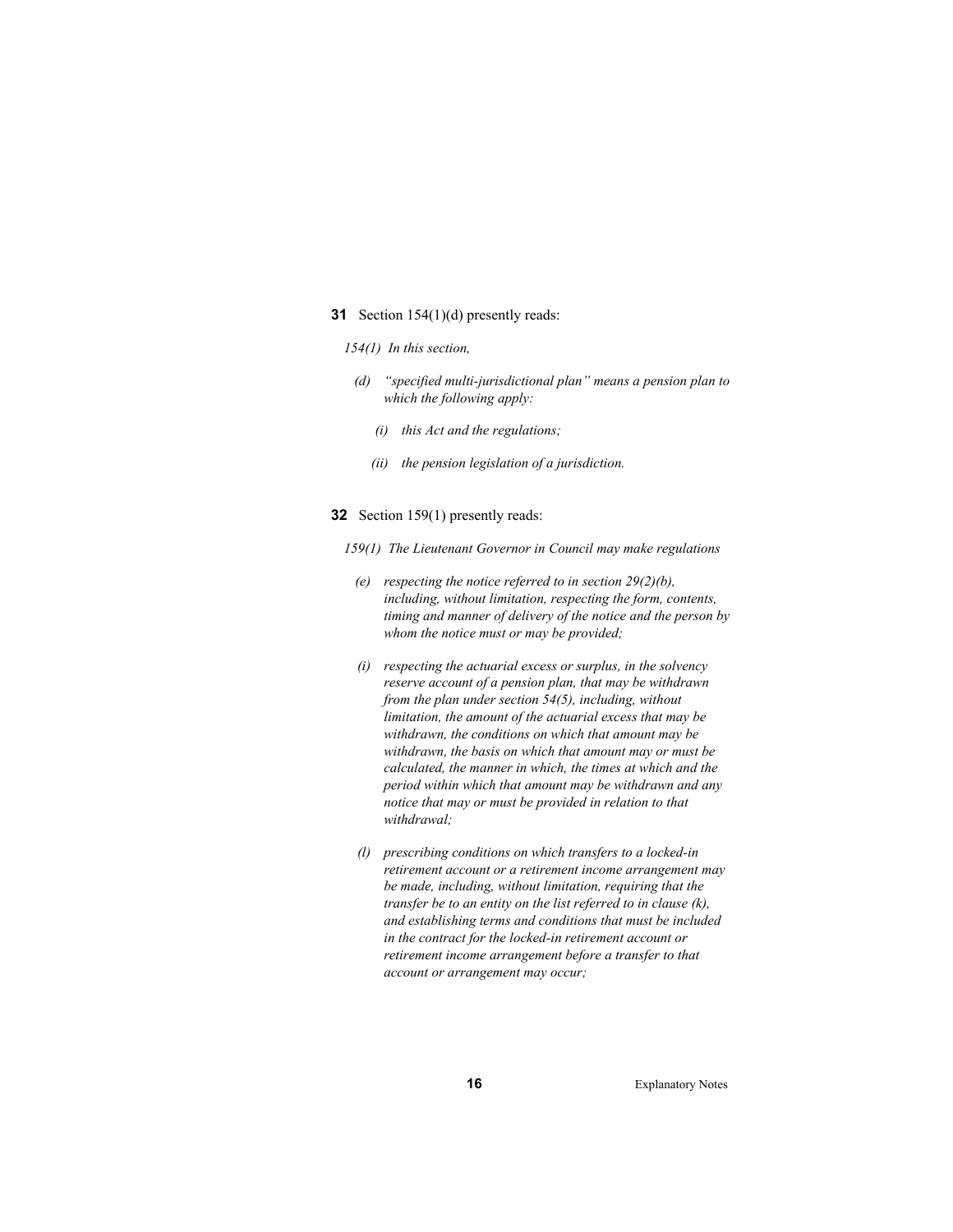contracts for locked-in retirement accounts or retirement income arrangements, whether entered into before or after the amendments come into force;

- (l.2) respecting the duties and responsibilities of issuers of locked-in retirement accounts or retirement income arrangements, including, without limitation, the duties and responsibilities of issuers when they transfer money from a locked-in retirement account or retirement income arrangement contrary to this Act and the regulations;
- (l.3) setting out the liabilities of an issuer of a locked-in retirement account or retirement income arrangement or a pension plan when a transfer of money from a locked-in retirement account or retirement income arrangement has been made by the issuer or plan contrary to this Act or the regulations;
- (l.4) establishing, in prescribed circumstances, a right of action of a pension plan or an issuer of a locked-in retirement account or retirement income arrangement against a prescribed person who has received money from an issuer or a plan contrary to this Act or the regulations;

# **(d) by adding the following after clause (n):**

 (n.1) respecting the circumstances and life annuities for the purpose of section 124.1(b);

#### **(e) by adding the following after clause (p):**

 (p.1) respecting the exemption from or the modification of the application of all or any portion of this Act or the regulations to a publicly funded pension plan;

#### **(f) by adding the following after clause (v):**

 (w) allowing an administrator, without limiting any other mode of service, to meet a requirement under this Act to provide any statement, information or notice by sending the statement, information or by ordinary mail to a member or other person at the last known postal address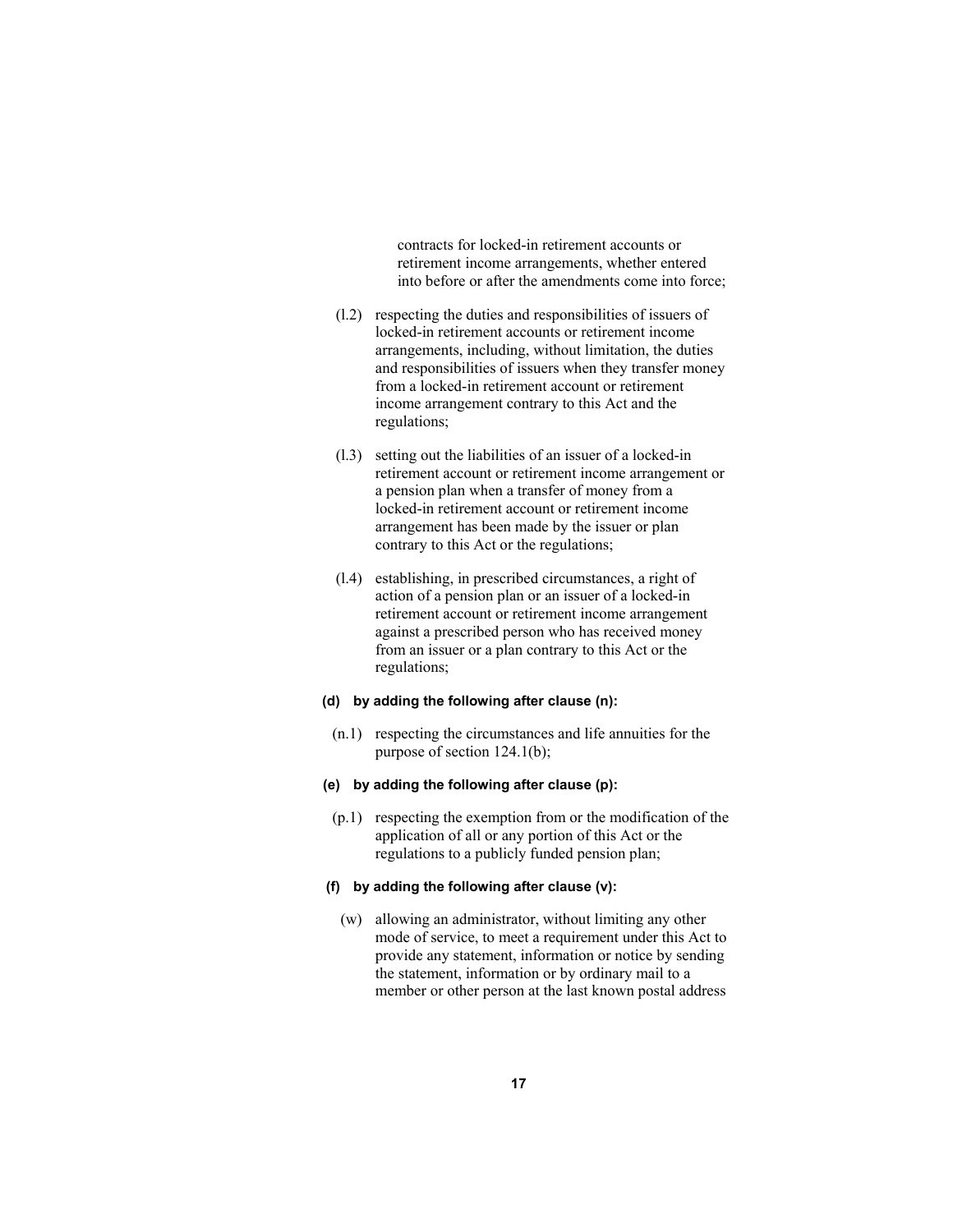*(v) for meeting or removing any difficulty arising out of the transition to this Act from the Employment Pension Plans Act, RSA 2000 cE-8, and for that purpose providing that any provision of this Act does not apply or is varied in its application.*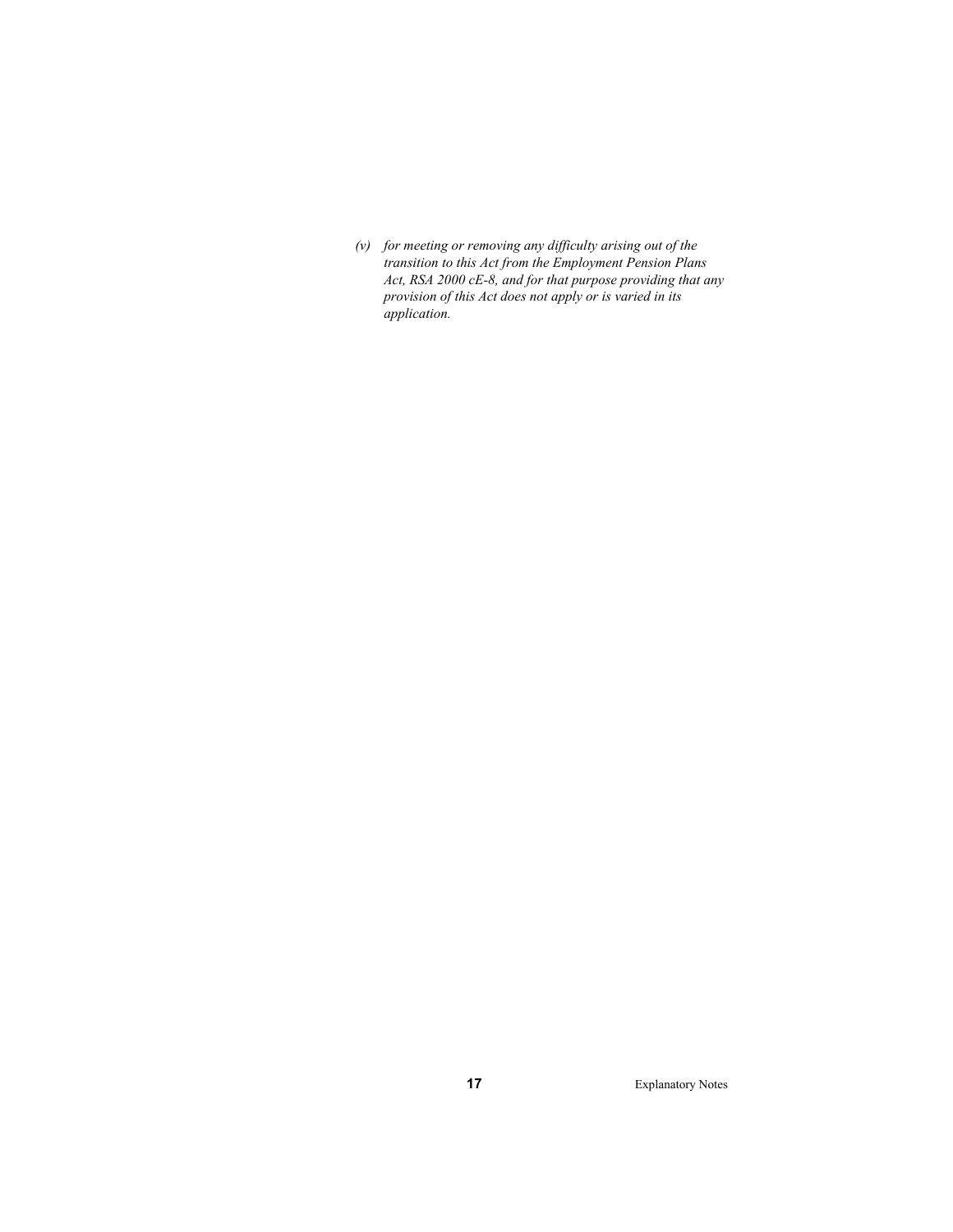of the member or other person and, in prescribed circumstances, relieving the administrator of the requirement in relation to that member or other person.

# **33 Section 160 is amended**

- **(a) by repealing subsection (3)(a) and substituting the following:**
	- **(a) by repealing section 6 and substituting the following:**

# **Application of Employment Pension Plans Act 6** The Lieutenant Governor in Council may make regulations for the purpose described in section 2(a) of the *Employment Pension Plans Act*.

- **(b) by repealing subsection (5)(b) and substituting the following:**
	- **(b) by repealing section 15 and substituting the following:**

# **Application of Employment Pension Plans Act 15** The Lieutenant Governor in Council may make regulations for the purpose described in section 2(b) of the *Employment Pension Plans Act*.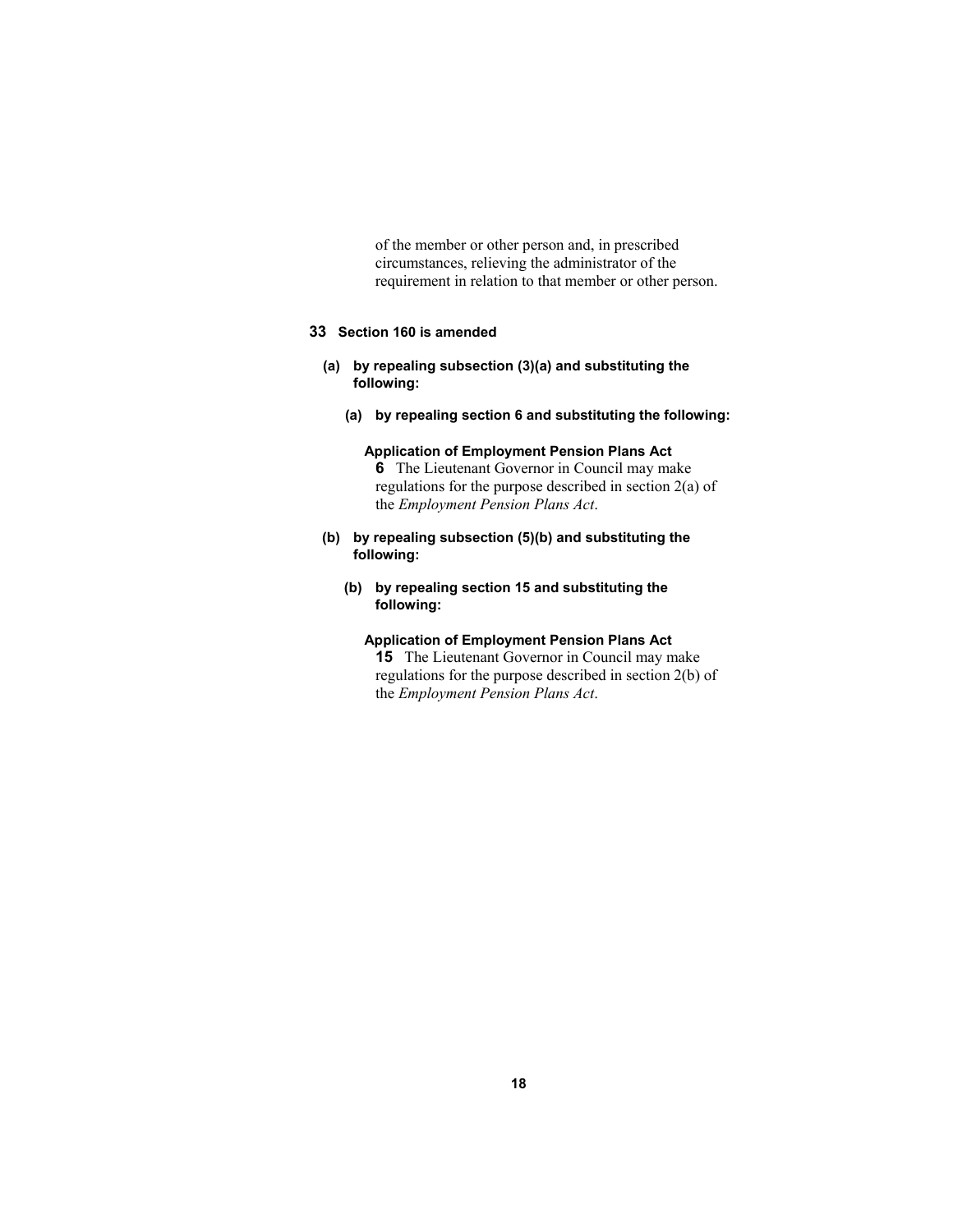Amends RSA 2000 cP-41 and RSA 2000 cT-1.